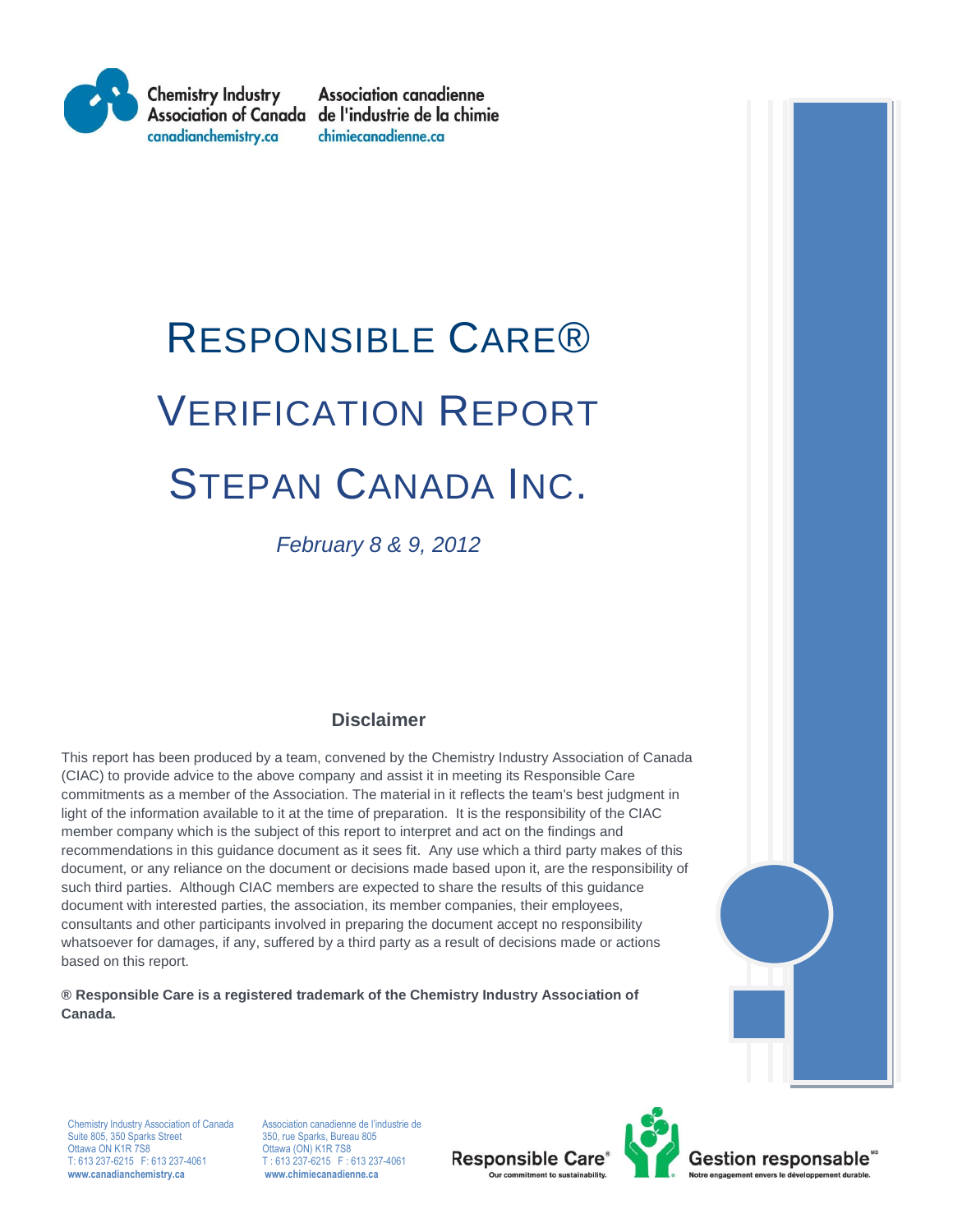# **EXECUTIVE SUMMARY**

Stepan exemplifies a 'can-do' attitude towards the implementation and long term management of Responsible Care. They have chosen to use the Codes of Practice as the basis of their technical implementation (resting on a foundation of Corporate standards and guidelines) and have successfully integrated their Canadian commitments with their parent company's overall Responsible Care initiative. The resulting management system conforms both to their commitment to the CIAC and to Corporate requirements. The support demonstrated by Corporate for local customization is unparalleled and is a large part of the overall success viewed by the team.

Also viewed was a truly outstanding dedication to assessment and implementation, which, when accompanied by a Corporate desire to improve overall Responsible Care structure and performance sets Stepan apart.

As a result of the examination conducted, and in consideration of the observations communicated within this report, the verification team is of the opinion that the Responsible Care Ethic and Principles for Sustainability are guiding company decisions and actions, and that a self-healing management system is in place to drive continual improvement. The verification is complete and no further involvement is required by the verification team**.**

Signed: Gerry Whitcombe **Date: April 2, 2012** Verification Team Leader

For more information on this or a previous Responsible Care Verification Report, please contact your local company site or the company's overall Responsible Care coordinator:

Martina Hudoba Plant Manager Tel: 705-326-7329 [mhudoba@stepan.com](mailto:mhudoba@stepan.com)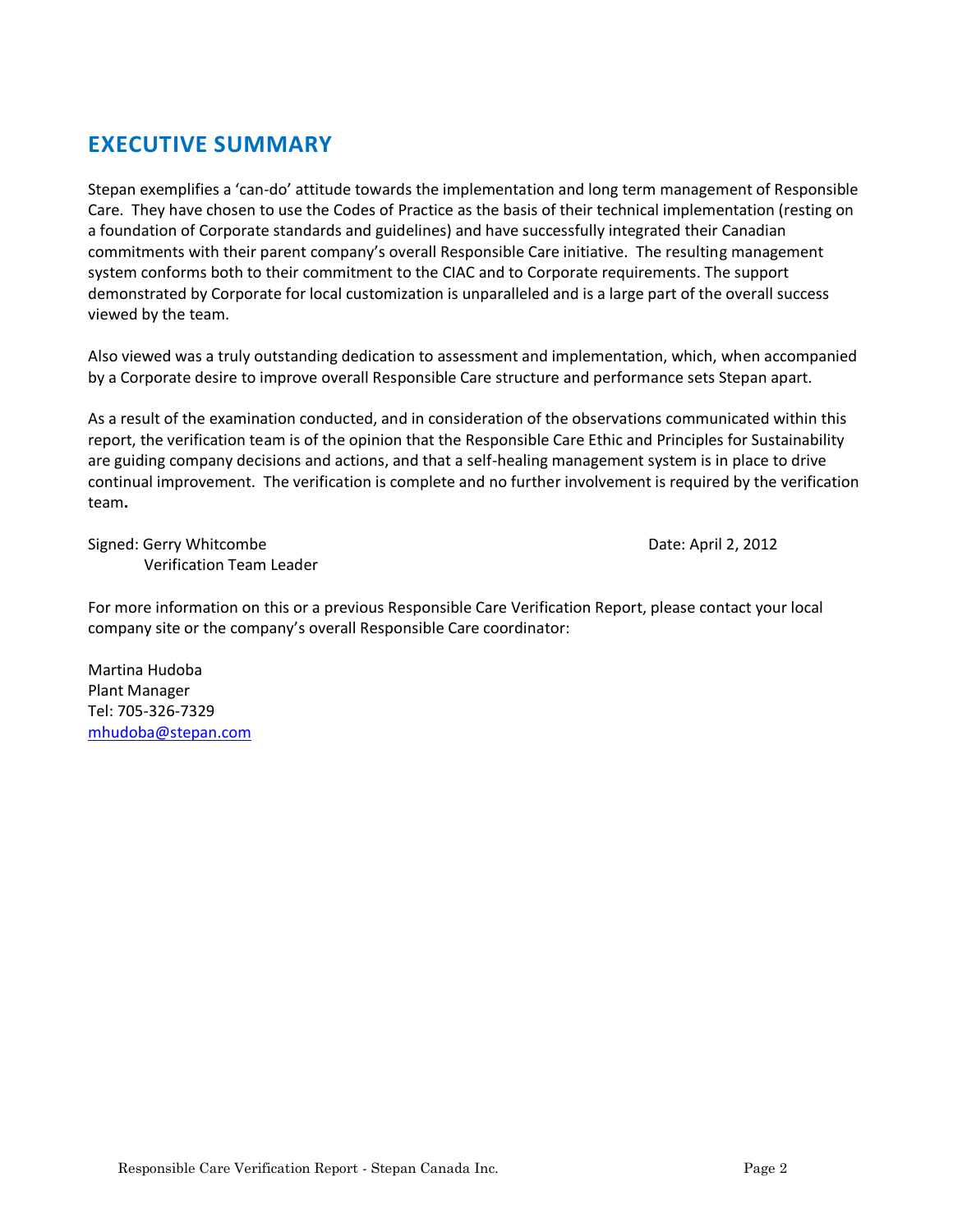## **SUMMARY OF VERIFICATION TEAM OBSERVATIONS**

#### **Opportunities for Improvement**

- 1. [There is an opportunity for improvement to formally add responsibilities to the job description of the](#page-8-0)  [individual responsible for keeping up to date about possible urban/industrial developments and](#page-8-0)  [surrounding land use \(OP28\)........................................................................................................](#page-8-0) 9
- 2. [There is an opportunity for improvement to further strengthen emergency response management by:](#page-8-1)
	- [9](#page-8-1)
- [additionally addressing limited site access in the event of an emergency](#page-8-2)
- **•** working additionally with local first responders to ensure the message about shelter in [place is delivered and tested at nearby facilities, particularly summer camps](#page-8-3)
- [reviewing on a regular and defined basis the emergency response plans for the two nearby](#page-8-4)  [responders to ensure all plans are fully complementary and integrated](#page-8-4)
- 3. [There are opportunities for improvement in the promotion of Responsible Care.10](#page-9-0)
	- [to better gauge awareness of Responsible Care amongst employees and others,](#page-9-1)
		- [by updating the plant visitor video and,](#page-9-2)
		- [by updating the company signage located at the corner of Rama road and Longford Mills](#page-9-3)  [Road, by proudly declaring itself "A Responsible Care Company", alongside the Responsible](#page-9-3)  [Care logo.](#page-9-3)
- 4. [There is an opportunity for improvement to the sustainability of the procedure to include references to](#page-10-0)  [utilizing plant resources in the evaluation of product and customer risk in the procedure LM-SP-EP](#page-10-0)  (ST96). [........................................................................................................................................](#page-10-0) 11
- 5. [There is an opportunity for improvement to develop guidance on the use of information collected in](#page-10-1)  [response to the customer questionnaire on product end uses, applications and risk management](#page-10-1)  experiences (ST107). [..................................................................................................................](#page-10-1) 11
- 6. [There is an opportunity for improvement to balance CAP membership by attempting to include more](#page-10-2)  [local residential members at an appropriate time.](#page-10-2) .................................................................... 11
- 7. [There is an opportunity for improvement to review the definition of community based on criteria](#page-11-0)  [mentioned in the code \(AC125\)..................................................................................................](#page-11-0) 12
- 8. [There is an opportunity for improvement working alone or with others to ensure TransCAER](#page-11-1)  [expectations are set and progress is monitored \(AC145\)...........................................................](#page-11-1) 12
- 9. [There is an opportunity for improvement, related to sustainability, to influence the wording of the](#page-12-0)  [corporate RCMS to include recognition of, and support for local Responsible Care requirements and](#page-12-0)  [initiatives....................................................................................................................................](#page-12-0) 13
- 10. [There is an opportunity for improvement in the level of confidence the signing executive has that the](#page-14-0)  [intent of Responsible Care is being met. This can be achieved in part by ensuring the 'achieving the](#page-14-0)  [intent' input into the Plan process \(coming from the Check and Act processes\) is sufficiently critical of](#page-14-0)  code [interpretation and implementation...................................................................................](#page-14-0) 15
- 11. There is an opportunity for improvement for the company to articulate what social responsibility [means to them and develop an appropriate strategy and goals.](#page-16-0) ............................................... 17

#### **Works in Progress**

- 1. [The current initiative working with the two local emergency response departments with the goal of](#page-8-5)  [installing effective community fire sirens is acknowledged as a work in progress.......................](#page-8-5) 9
- 2. [The company acknowledges that several systems are used for incident investigation and tracking and](#page-8-6)  [the team recognizes the effort to consolidate these systems as a work in progress and encourages](#page-8-6)  [completion of the project.............................................................................................................](#page-8-6) 9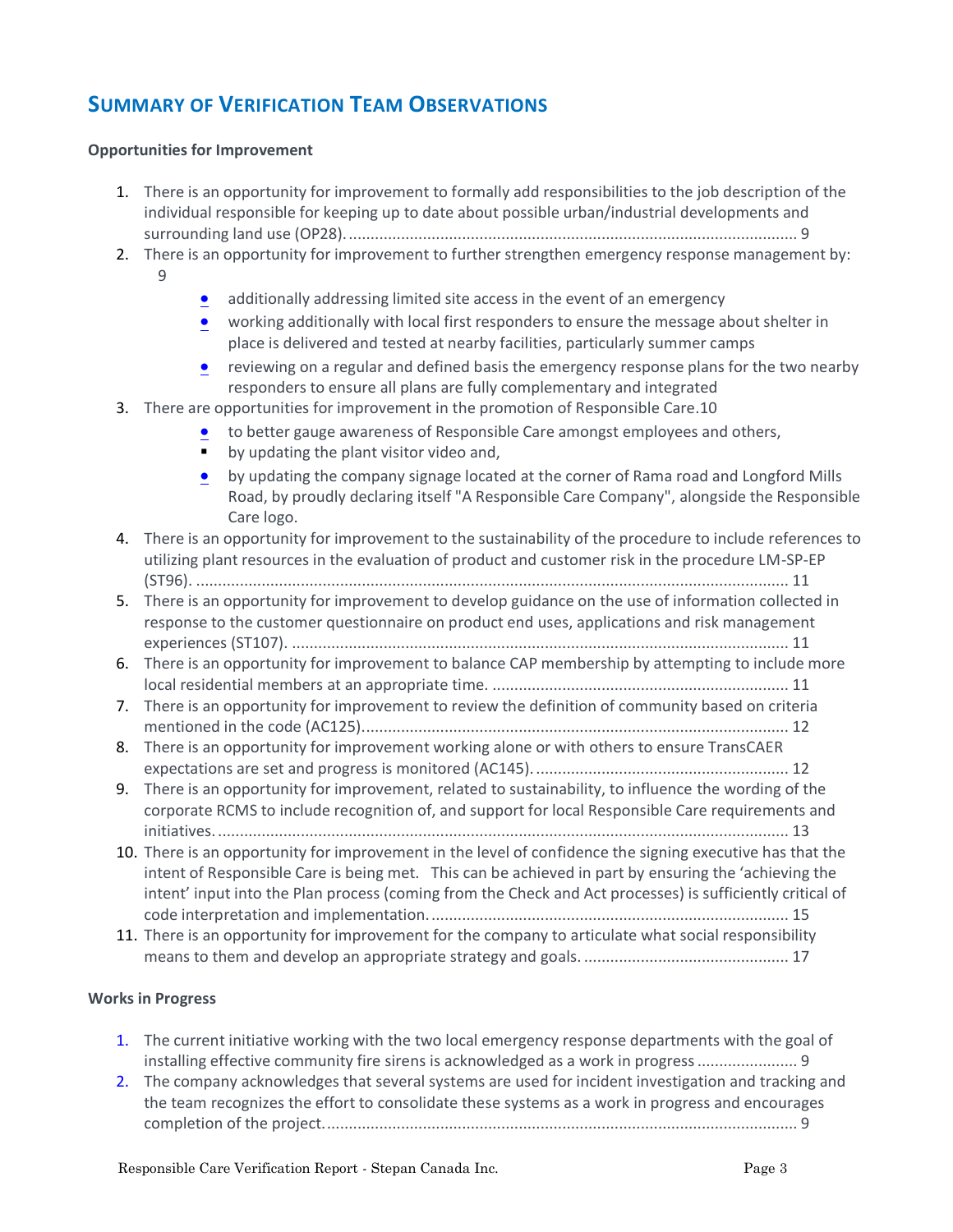#### **Successful Practices**

| 1. The company's Lotus Notes Management of Change system, for its automatic notification and follow-                                                                                                                                                                                                                 |
|----------------------------------------------------------------------------------------------------------------------------------------------------------------------------------------------------------------------------------------------------------------------------------------------------------------------|
| 2. The company's leak detection and repair LDAR program with its emphasis on preventing recurrences                                                                                                                                                                                                                  |
| 3. The company's low amp shutdown on transfer pumps to prevent them from running dry is a successful                                                                                                                                                                                                                 |
| 4. The company's questions regarding greener/safer alternatives in the sales questionnaire is a successful                                                                                                                                                                                                           |
| 5. It is the team's opinion that the cooperative approach to the management of Responsible Care based<br>on Corporate support for local customization of global systems with the ultimate goal of building better<br>Responsible Care systems demonstrates the company's commitment to the ethic and is a successful |
|                                                                                                                                                                                                                                                                                                                      |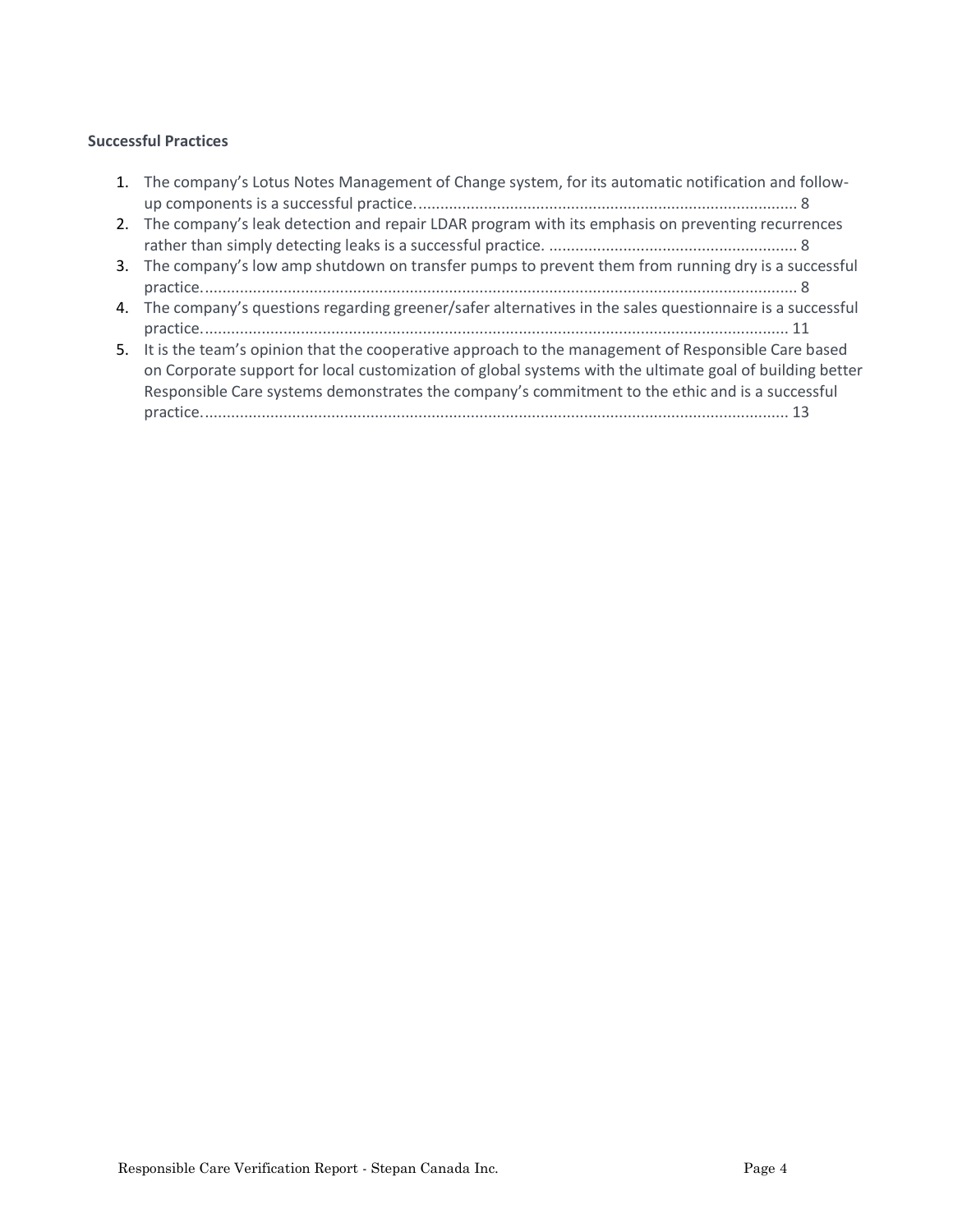## **1. INTRODUCTION**

#### 1.1 About Responsible Care Verification

As a member of the Chemistry Industry Association of Canada (CIAC),the most senior executive responsible for Stepan's operations in Canada attests annually to CIAC and its peers that the company's operations conform to the expectations contained in the Responsible Care Commitments and are guided by the *Responsible Care Ethic and Principles for Sustainability*.

*The Responsible Care® Ethic and Principles for Sustainability*

*We are committed to do the right thing, and be seen to do the right thing.*

*We dedicate ourselves, our technology and our business practices to sustainability - the betterment of society, the environment and the economy. The principles of Responsible Care® are key to our business success, and compel us to*:

- work for the improvement of people's lives and the environment, while striving to do no harm;
- be accountable and responsive to the public, especially our local communities, who have the right to understand the risks and benefits of what we do;
- take preventative action to protect health and the environment;
- innovate for safer products and processes that conserve resources and provide enhanced value;
- engage with our business partners to ensure the stewardship and security of our products, services and raw materials throughout their life-cycles;
- understand and meet expectations for social responsibility;
- work with all stakeholders for public policy and standards that enhance sustainability, act to advance legal requirements and meet or exceed their letter and spirit;
- promote awareness of Responsible Care, and inspire others to commit to these principles.

As an element of this commitment to Responsible Care, Stepan must, every three years, participate in an external verification intended to:

- 1. Provide the Executive Contact with an external perspective when assessing if the company is indeed meeting the intent of the Responsible Care Commitments, along with advice on areas that may require attention;
- 2. Identify opportunities for assisting the company when benchmarking its own practices and performance against those of its peers, thus supporting continual improvement;
- 3. Contribute to the credibility of Responsible Care amongst company personnel and stakeholders, as well as the stakeholders of the broader industry;
- 4. Identify successful company practices that can be promoted to peers in the CIAC membership; and
- 5. Support the identification of areas of common weakness so that collective tools and guidance can be developed to improve performance in those areas across the CIAC membership.

Verification is conducted according to a common protocol, developed by the association's members and others, including several critics of the chemical industry. The verification is conducted by a team consisting of:

• Knowledgeable industry experts with experience in Responsible Care;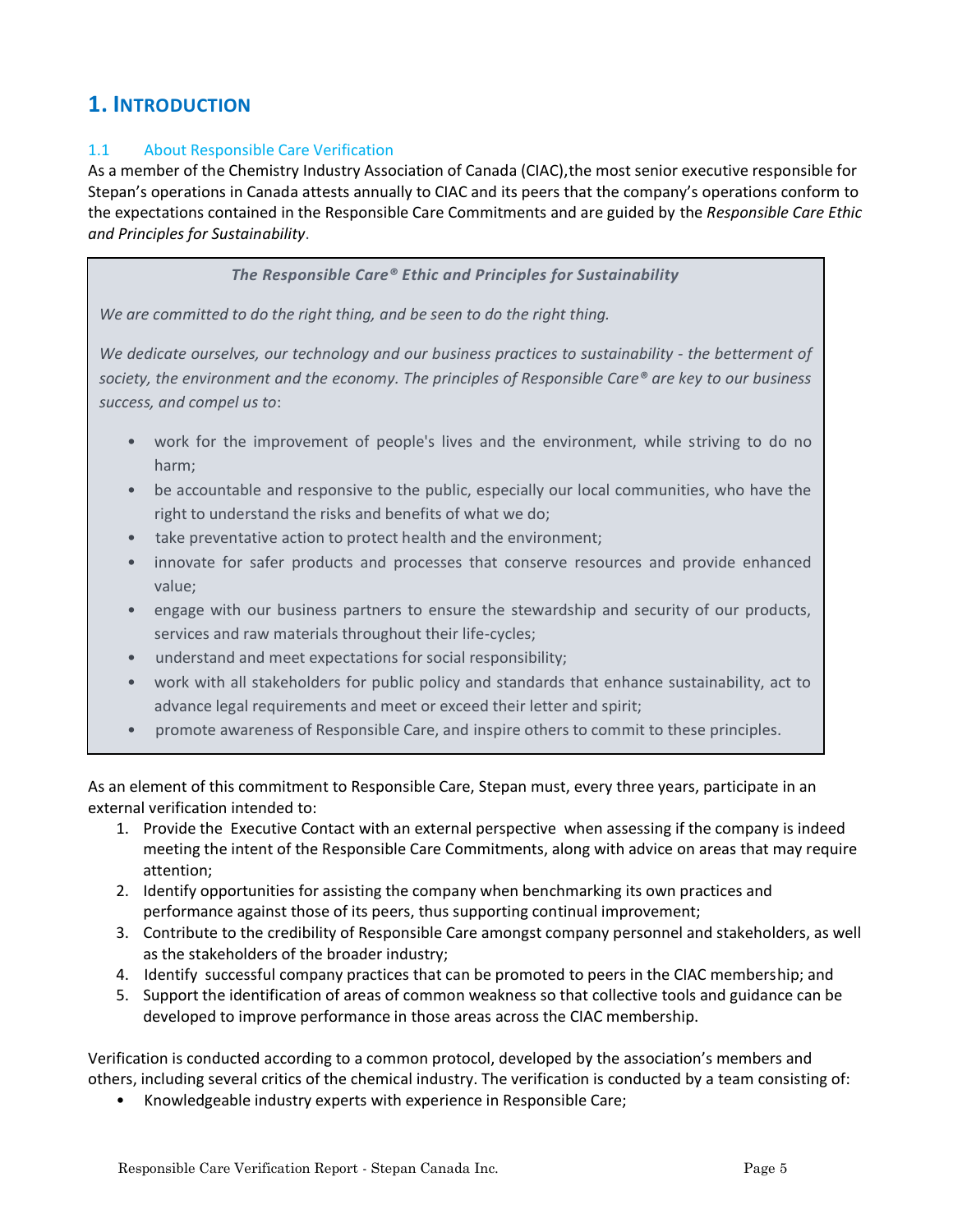- A representative of the public at large (usually with a public interest background and with experience in Responsible Care gained from serving on the CIAC's National Advisory Panel) and
- One or more representatives of the local communities where the company's facilities are located.

Once completed, the Verification Report is made publicly available through the CIAC website [\(www.canadianchemistry.ca\)](http://www.canadianchemistry.ca/). Stepan is also is expected to share the report with interested persons in its communities and other stakeholders as part of its ongoing dialogue processes.

Additional information on Responsible Care and / or the verification process can be found at the CIAC website [www.canadianchemistry.ca,](http://www.canadianchemistry.ca/) or by contacting the Responsible Care staff at CIAC at [glaurin@canadianchemistry.ca](mailto:glaurin@canadianchemistry.ca) or (613) 237-6215 extension 233.

#### 1.2 About Stepan

Stepan Canada Inc. is a wholly owned subsidiary of Stepan Company, a Chicago based global company. The company's sole Canadian manufacturing facility, located in Longford Mills Ontario, has a long history of successive businesses and owners going back to the early 1900's. It was purchased by Stepan in 1989. The site is located near Orillia Ontario, and is situated on a narrow piece of land between Lake Couchiching on the west but abutting the shore of Lake St. John on the east. About 2 Km to the east across Lake St John is a small local airport. The facility is near the Rama First Nation Reserve land, and is situated deep in cottage country with vacation and residential neighbours on both lakes. Also situated on Lake Couchiching, along with cottages are resorts and children summer camps. A few kilometers away, Casino Rama, a large gambling casino operating 24 hours a day with thousands of customers daily. During most times of the year, the transient population far exceeds the residential population.

The facility manufactures surfactants using both ethoxylation and sulphonation processes. The facility also makes phosphate esters and cocamidopropyl betaine a common shampoo ingredient. It has both chemical reaction and blend facilities and warehouses its products on site. A sales office is located in Burlington. It ships mainly non-hazardous product largely within Ontario and Quebec and exports to the USA where the parent company handles all company sales. Most of the company's products are shipped by tank truck, rail and the remainder in drums. Liquid raw materials arrive via rail or truck, many have hazardous properties. There are also bagged raw materials which arrive by public transport.

#### 1.3 About This Verification

The verification of Stepan Canada Inc. (Stepan) was conducted February 8 & 9, 2012 and included a team visit to the company facility located near Orillia, Ontario. During the course of the verification, the team had the opportunity to interact with a wide range of company personnel, as well as stakeholders external to the company. Attachment 2 contains a list of those individuals interviewed and their affiliations.

This was the sixth Responsible Care verification completed for Stepan. The last verification was completed in March 2010**.**The verification team was comprised of the following individuals.

| <b>Name</b>          | <b>Affiliation</b>        | <b>Representing</b>             |  |
|----------------------|---------------------------|---------------------------------|--|
| Gerry Whitcombe      | <b>CIAC</b>               | Team Leader                     |  |
| <b>Rolly Blondin</b> | <b>CIAC</b>               | Industry verifier               |  |
| Jim Wakefield        | <b>CIAC</b>               | Public-At-Large Verifier        |  |
| Tim Artichuk         | <b>Private Contractor</b> | <b>Community Representative</b> |  |
| Gilles Laurin        | <b>CIAC</b>               | <b>Observer</b>                 |  |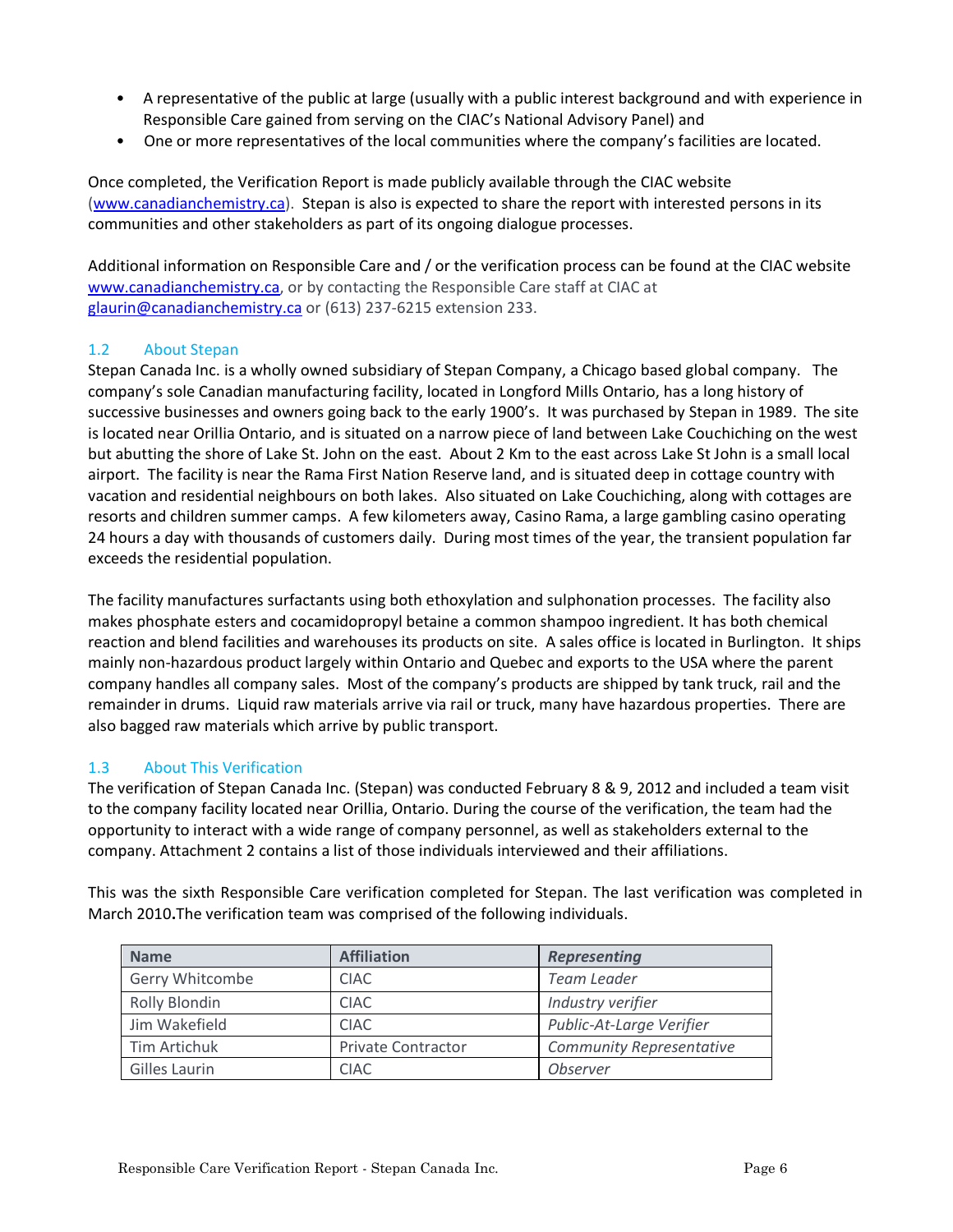# **2. TEAM OBSERVATIONS CONCERNING THE RESPONSIBLE CARE COMMITMENTS (CODES AND BENCHMARK AND COLLECTIVE EXPECTATIONS)**

During the verification of Stepan, the verification team looked for evidence that the company was addressing the expectations documented in the Responsible Care Commitments. A 60% sampling of the 152 code elements, a review of the 28 benchmark and collective expectations and a thorough look at company response to the Ethic and Principles for Sustainability was undertaken (please see Attachment 3, Code Assessment Map for a listing of the code elements addressed during the team visit). While considering all aspects of the Responsible Care Commitments during the verification, the team placed an emphasis on conducting a more indepth examination of certain company aspects identified by the company or the team. These were related to specific aspects of the company's community initiatives and Responsible Care branding.

In communicating its observations, the verification team will make repeated reference to the following categories of observations:

- 1. **Findings Requiring Action** document instances where the verification team observes specific company actions (or the absence of company actions) which are inconsistent with the detailed codes and benchmark and collective expectations contained in the Responsible Care Commitments. Where possible, the verification team will communicate, based on their experience and judgment, why it is inconsistent and how the observation relates back to a possible gap in the expected management system and / or the ethic and principles underpinning company actions. The team may also provide advice on how the situation might be responded to.
- 2. **Works in Progress** document instances where the verification team has observed the company selfinitiating actions in response to identified gaps and deficiency arising from other internal or external audit and review activities, or where the company has self-initiated important improvement opportunities.
- 3. **Successful Practices** document instances where the team believes the company has taken actions that strongly support sustained excellence in performance, and which should be communicated throughout the CIAC membership.
- 4. **Improvement opportunities** identify instances where the verification team has observed company actions and decision making as being largely consistent with the expectations detailed in the Responsible Care Commitments, but for which the team is of the opinion that the company could support further improvement by considering alternate or additional benchmarks when undertaking its planning and decision making.

The verification team's observations of how the company has addressed the Responsible Care Commitments are as follows:

#### 2.1 Team Observations Concerning Operations Code

The team is of the opinion that the company meets Responsible Care expectations for all reviewed Operations Code elements. There were no Findings Requiring Action in this section and three Opportunities for Improvement are presented for the company's consideration.

#### **2.1.1 Design and Construction of Facilities and Equipment**

The company has documented standards and procedures to guide them in the design and construction of new facilities. Large projects have extensive Corporate involvement while smaller projects can be handled locally utilizing their excellent Management of Change process. For the codes that were reviewed all expectations for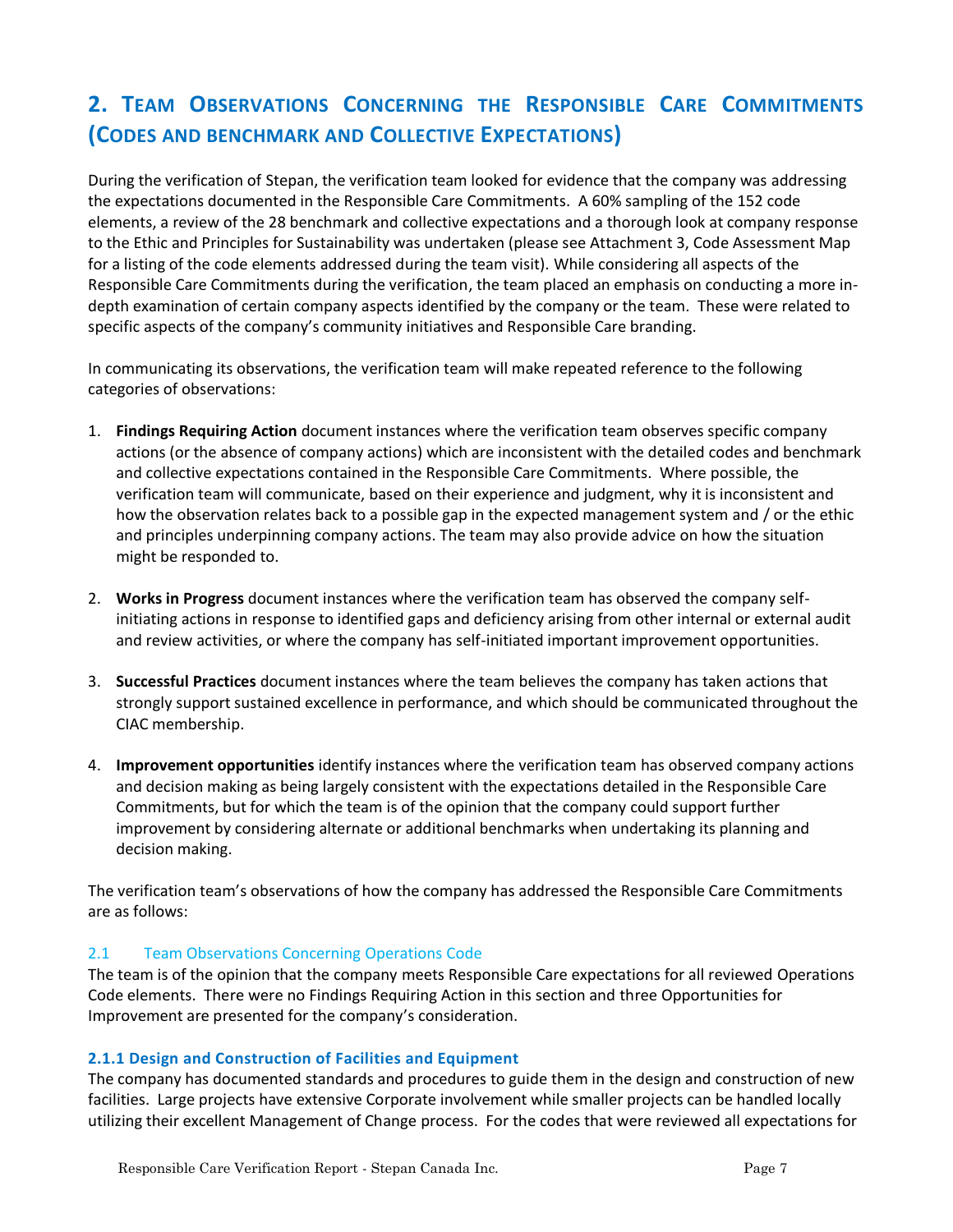Responsible Care implementation have been met. An opportunity related to meeting the intent of Responsible Care with respect to code OP6 is presented in Section 3.1.

#### **2.1.2 Operations Activities**

All operations activities including operating procedures, laboratory practices, transportation activities and plant maintenance are well documented and implemented meeting Responsible Care expectations. The plant has familiar equipment and routines, makes extensive use of statistical process control and has applied consequence of deviation analysis to many of their processes. Training across all activities and departments is well defined and monitored. The Laboratory analytical performance is routinely checked through company interlab studies.

The company has documented standards for the selection and management of carriers and routinely evaluates them using an external "Motor Carrier Evaluation" process Maintenance procedures are well integrated with the Management of Change process and preventive maintenance is routine.

The team reviewed the company's Management of Change (MOC) procedure and also an active MOC on the company's Lotus Notes system. The company has developed an excellent process and electronic tool and although systems of this type are now fairly common in the industry the company has built in excellent automatic notification and follow up components.

#### <span id="page-7-0"></span>**The company's Lotus Notes Management of Change system, for its automatic notification and follow-up components is a successful practice.**

#### **2.1.3 Safety and Security**

The company meets Responsible Care implementation expectations with its occupational health and safety programs. The company's total recordable incident rate (TRIR) tracks below its CIAC peer company group and slightly above the aggregate for its parent company. Their goal is zero incidents (their current rate results from about one incident per year) and they are focused on proactively making improvements to enhance safety. For example, recently they added equipment to facilitate the manual handling of powdered raw materials. The company handles several highly hazardous raw materials and as a result has a process safety management program fully capable of dealing with them and all other material on site. They are very active in internal (Global company) benchmarking and sharing and make full use of external opportunities for improving their understanding.

<span id="page-7-1"></span>The following are two relatively small, but nevertheless noteworthy examples related to the success of their process safety management process:

#### **The company's leak detection and repair LDAR program with its emphasis on preventing recurrences rather than simply detecting leaks is a successful practice. The company's low amp shutdown on transfer pumps to prevent them from running dry is a successful practice.**

<span id="page-7-2"></span>Although currently dealt with adequately by personal commitment and dedication and partially by the company's buffer zone policy the team feels that the company could formalize responsibilities for keeping up to date and in contact with local stakeholders about possible urban/industrial development and surrounding land use. Changes in these areas tend to occur over lengthy periods of time and without formalizing the responsibilities the rationale may be lost over time.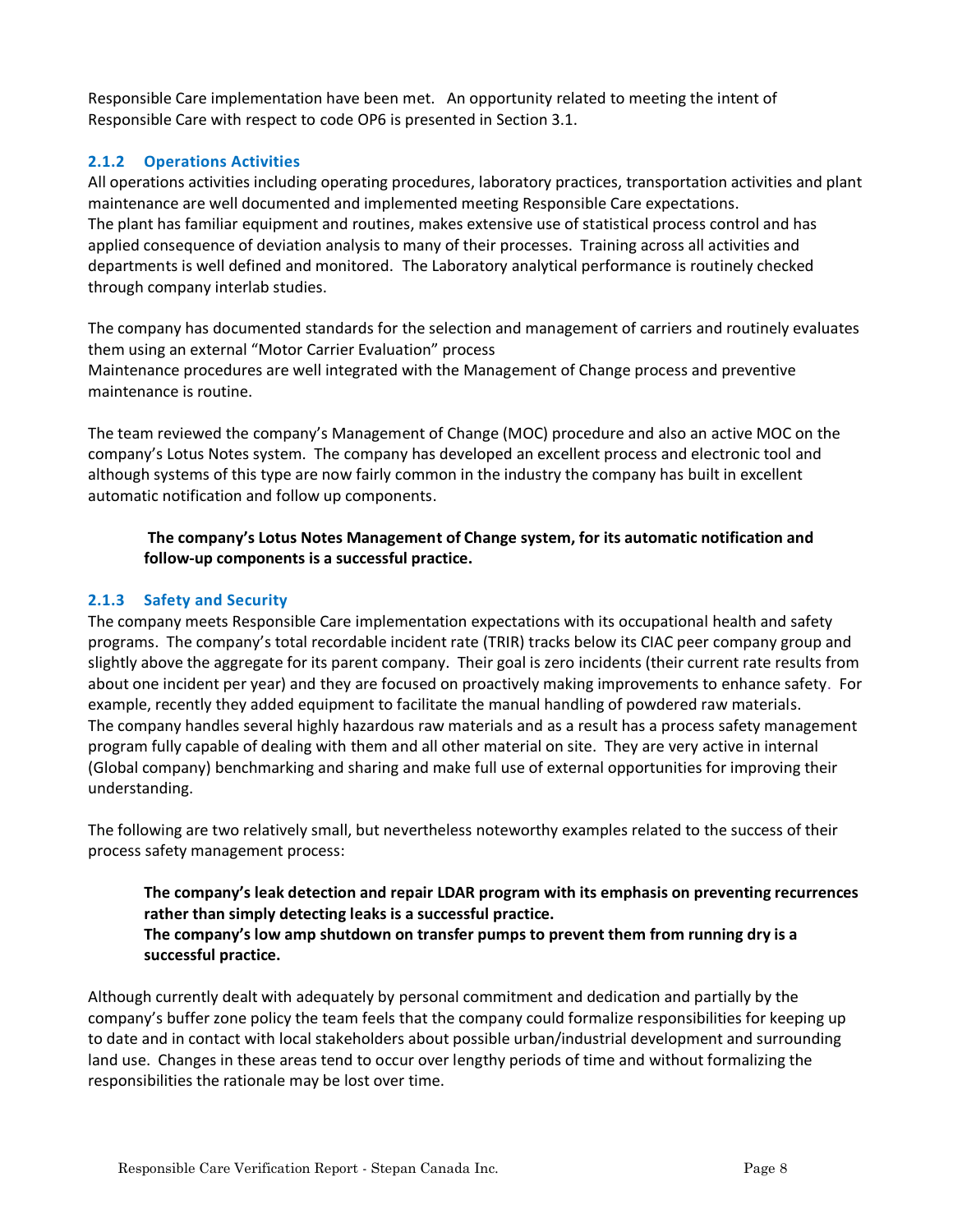#### <span id="page-8-0"></span>**There is an opportunity for improvement to formally add responsibilities to the job description of the individual responsible for keeping up to date about possible urban/industrial developments and surrounding land use (OP28).**

The company has a comprehensive, fully documented and tested emergency response program fully capable of responding to its worst credible case scenario. Due to the nature of the hazardous materials stored on site the company has trained 50% of its site employees in hazardous material (HAZMAT) emergency response. The company fully meets or exceeds expectations for the implementation of Responsible Care for all areas covered under emergency management.

The company works closely with the two nearby emergency response organizations and was highly praised for that cooperation at the dinner the team had with the company's Community Advisory Panel. The team does see an opportunity to further improve the company's efforts in this area.

<span id="page-8-3"></span><span id="page-8-2"></span><span id="page-8-1"></span>**There is an opportunity for improvement to further strengthen emergency response management by:**

- **additionally addressing limited site access in the event of an emergency**
- **working additionally with local first responders to ensure the message about shelter in place is delivered and tested at nearby facilities, particularly summer camps**
- **reviewing on a regular and defined basis the emergency response plans for the two nearby responders to ensure all plans are fully complementary and integrated**

<span id="page-8-4"></span>Finally for this emergency management area the team observed cooperation in the improvement of community alarm systems between the company and both nearby emergency responders and wishes to encourage completion of the project.

#### <span id="page-8-5"></span>**The current initiative working with the two local emergency response departments with the goal of installing effective community fire sirens is acknowledged as a work in progress**

Under incident reporting and investigation the company utilizes several systems for inputting, investigating and tracking incidents. The team acknowledges the company's efforts to develop a single electronic tool.

#### <span id="page-8-6"></span>**The company acknowledges that several systems are used for incident investigation and tracking and the team recognizes the effort to consolidate these systems as a work in progress and encourages completion of the project.**

#### **2.1.4 Environmental Protection**

The company is guided by clear Corporate policies directed towards sustainability and reducing its environmental footprint. Corporate goals and targets drive local targets and performance monitoring is routine. Procedures guide the selection and assessment of waste contractors.

This area fully meets our expectations on the implementation of Responsible Care. The team has picked two examples related to meeting the intent of the codes (OP58 and OP61) as an improvement opportunity discussed in section 3.1.

#### **2.1.5 Resource Conservation**

Stepan's parent company has a global commitment to reduce water consumption, greenhouse gases and energy consumption. Global goals are translated into local targets for which Stepan is held accountable. Of note locally is the recovery of over 50% of its steam condensate over the past year and the consequent energy use reduction.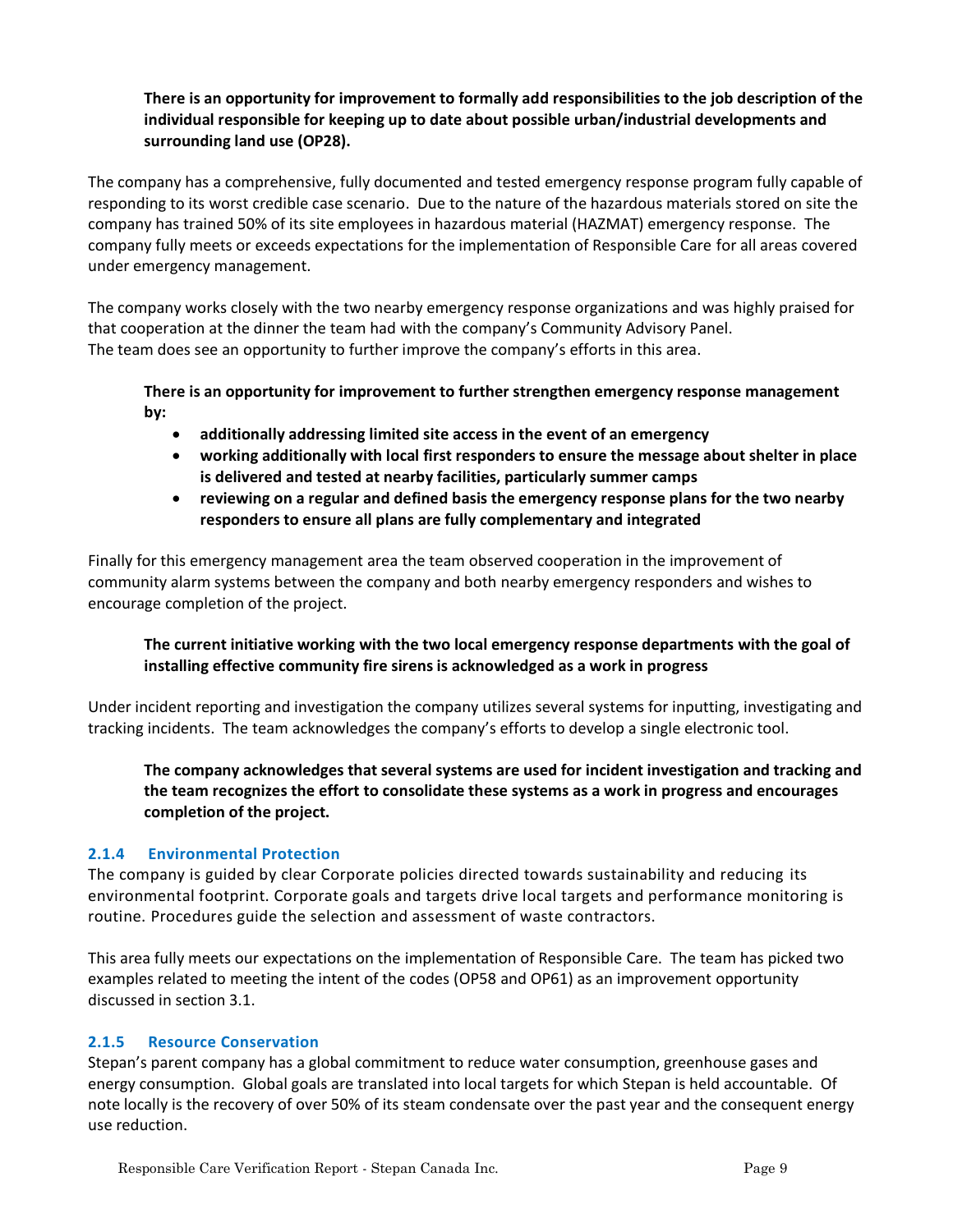The management systems supporting continual improvement in reducing the footprint of its operation are in place and meet expectations for Responsible Care.

#### **2.1.6 Promotion of Responsible Care by Name**

The company has done a very good job in promoting Responsible Care with its employees, contractors and in the community. Recently the plant manager received public recognition for effort in this area. In review of the activities undertaken by the company the team is of the opinion that Responsible Care implementation expectations are being met.

We did, however, discover that the message wasn't necessarily getting through to all its own employees, principally those affected by shift scheduling. This and other improvements to the system are included in the following opportunity:

#### <span id="page-9-2"></span><span id="page-9-1"></span><span id="page-9-0"></span>**There are opportunities for improvement in the promotion of Responsible Care**

- **to better gauge awareness of Responsible Care amongst employees and others,**
- **by updating the plant visitor video and,**
- **by updating the company signage located at the corner of Rama road and Longford Mills Road, by proudly declaring itself "A Responsible Care Company", alongside the Responsible Care logo.**

#### <span id="page-9-3"></span>2.2 Team Observations Concerning Stewardship Code

#### **2.2.1 Expectations of Companies**

The company's operation is only affected by R&D activities in the event that a new or modified product is scheduled to be produced there. This is not a frequent occurrence and consequently stability of operation is a key operating feature of the plant site. The parent company is very active in R&D. To a large extent the company supplies product to the producers of consumer products.

It is noteworthy that Corporate has identified 'Partnering with Customers' and 'Reducing our Impact" as two of the four cornerstones of their Sustainability program. A statement of direction from their web-site is "to provide environmentally- advantageous goods and services" which, as one example, has resulted in a "Biorenewable Carbon Index" program to evaluate the amount of a product derived from natural sources. The intent is to work with customers to tailor products to meet the customers' green intentions.

This and other efforts are brought to the company's Experimental Production Run (EPR) program which shepherds all new product development. Each of the products entering EPR uses a Phase Gate PS&C process to ensure all aspects outlined in the codes of practice are dealt with.

Our review of this R&D area showed that it conforms to the expectations for Responsible Care implementation. Improvements to this area would center on ensuring the intent of the codes are being met by those providing the service and a suggestion is provided for one of the codes (ST88) in section 3.1

Beyond R&D the team explored how the company assesses its products and interacts with its customers to achieve its commitment to enhance people's lives and reduce risk. (With respect to raw materials the company makes use of highly hazardous chemicals and has determined that they are currently not substitutable. They work with their suppliers to enhance shipping and receiving and diligently apply their internal process safety management process to ensure risks are appropriately managed.) We found well implemented programs and documented procedures covering all codes for this area and conclude that the expectations for implementation of Responsible Care are being met.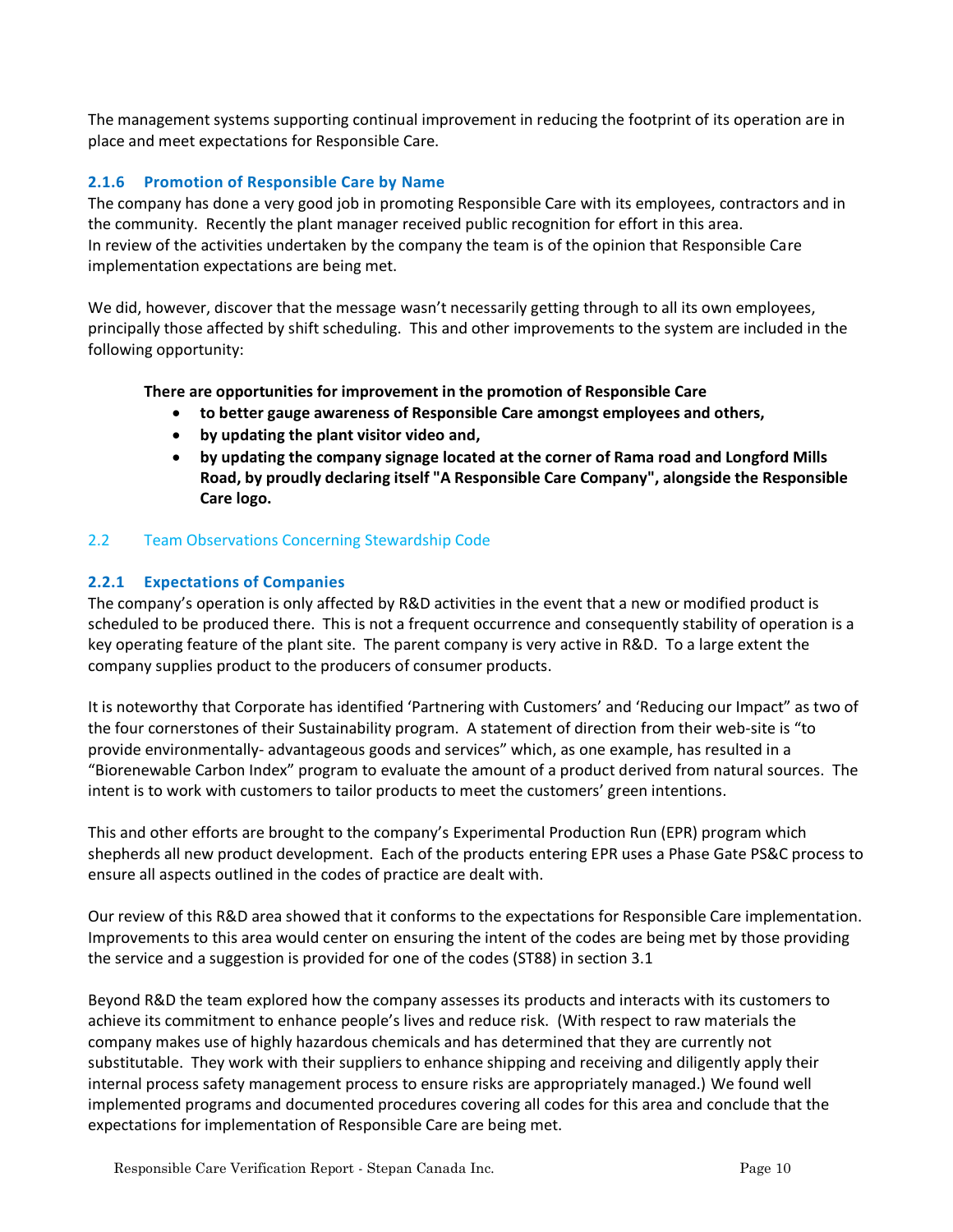In one sales procedure plant personnel are called upon to assist in evaluating product and customer risk information but this is not acknowledged in the procedure.

#### <span id="page-10-0"></span>**There is an opportunity for improvement to the sustainability of the procedure to include references to utilizing plant resources in the evaluation of product and customer risk in the procedure LM-SP-EP (ST96).**

In the area of Communication through the Value Chain the company meets Responsible Care implementation expectations. They are diligent in their use of a sales questionnaire in seeking customer feedback and as an improvement to this system the team suggests closing the loop on using the collected information:

#### <span id="page-10-1"></span>**There is an opportunity for improvement to develop guidance on the use of information collected in response to the customer questionnaire on product end uses, applications and risk management experiences (ST107).**

Also in the company's customer questionnaire the question

"Has your Stepan Sales Team reviewed and made you aware of the Responsible Care Commitment by offering you greener, more sustainable products? Involving and assisting you in designing your products to enhance sustainability throughout your product's lifecycle?"

is asked. The team is of the opinion that this represents a small but significant shift towards sustainability and social responsibility on the part of the company that is worthy of being shared.

<span id="page-10-3"></span>**The company's questions regarding greener/safer alternatives in the sales questionnaire is a successful practice.**

#### **2.2.2 Expectations with Respect to Other Parties**

The company has procedures for the selection and management of third party goods and services providers and in general the team has determined that they meet Responsible Care implementation expectations. Improvements to this area relate to ensuring the intent of the codes of practice are represented in the standards/procedures and two examples (ST115 and 116) are presented in section 3.1

#### 2.3 Team Observations Concerning Accountability Code

The team reviewed this area in detail and had the opportunity to discuss the company's programs and performance with their Community Advisory Panel (CAP) as well as with non-management company employees. In general the company has implemented programs meeting all Responsible Care expectations. The company's CAP has a fairly diverse membership including first responder, politician and first nation members but is weighted more to the technical side.

<span id="page-10-2"></span>**There is an opportunity for improvement to balance CAP membership by attempting to include more local residential members at an appropriate time.**

#### **2.3.1 Operating Site Communities**

The company has documented processes to manage their community dialogue process. They are fully engaged with their CAP, have made use of open houses and plant tours (good turnout for the most recent one) and have a community information brochure and a shelter in place brochure. They also have a process to handle inquiries and have communicated one-on-one with near neighbours. All areas of this area have been implemented to meet Responsible Care expectations.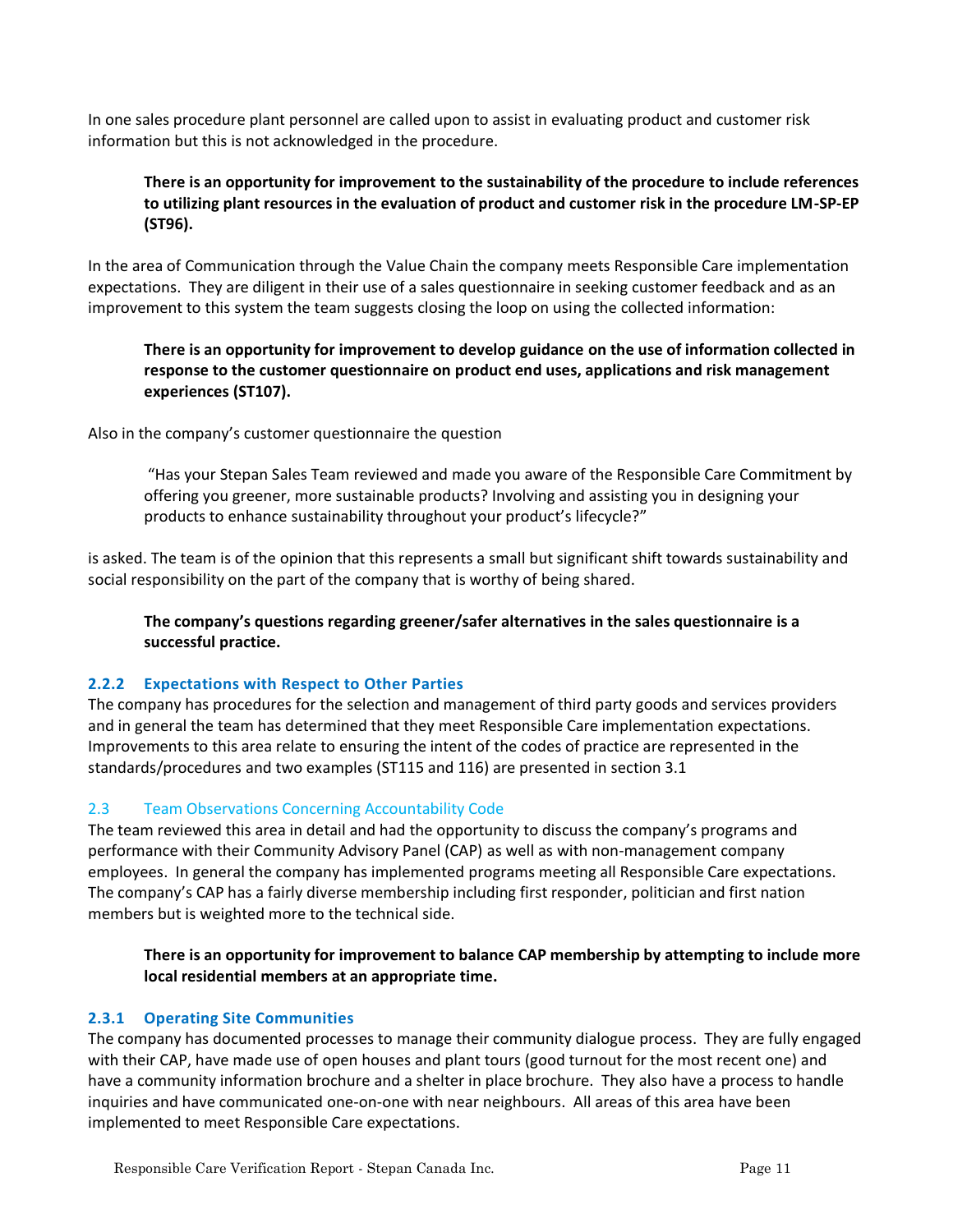The company uses their 2 and 3 km credible case scenario radius to identify their immediate community. The code suggests additional criteria which may help the company better define this area.

#### <span id="page-11-0"></span>**There is an opportunity for improvement to review the definition of community based on criteria mentioned in the code (AC125).**

#### **2.3.2 Other Stakeholders**

There are seven sub categories in this section and in general the company meets Responsible Care implementation expectations for all. In the section on Non-governmental Organizations the team would challenge the company to review their programs in the light of the intent of Responsible Care and have included the observation in Section 3.1.

Under 'Transportation Corridor', although the company is the lone CIAC member in the local area the team would also challenge the company to engage its suppliers and carriers to participate with it in the development of a program satisfying the intent of this code and TransCAER. There are other member companies in similar situations and the company may benefit by establishing contact with them.

<span id="page-11-1"></span>**There is an opportunity for improvement working alone or with others to ensure TransCAER expectations are set and progress is monitored (AC145).**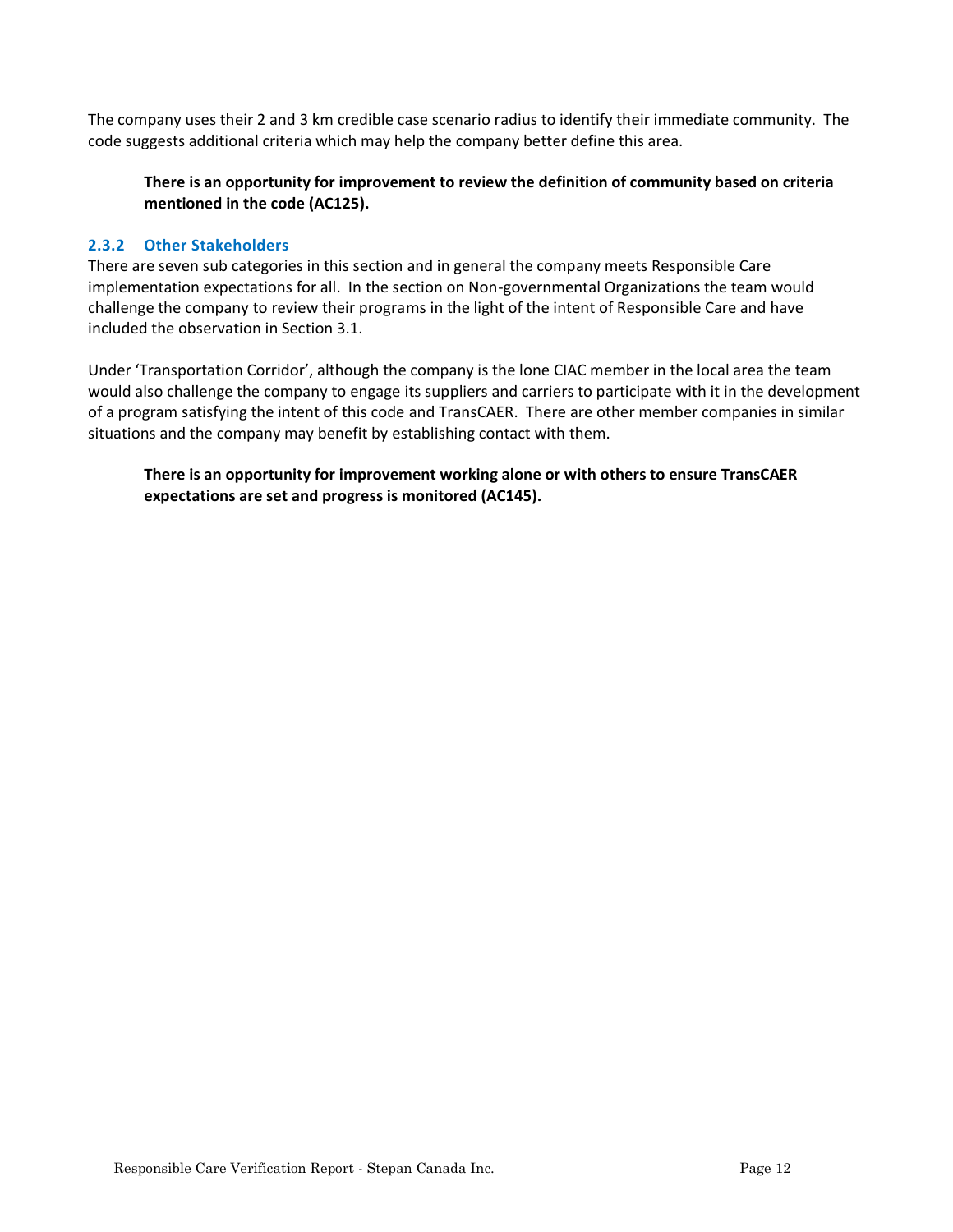## **3. TEAM OBSERVATIONS ON THE COMPANY MANAGEMENT SYSTEM**

It is a requirement of Responsible Care that companies have a documented, self-healing management system or systems capable of identifying and responding to deficiencies and otherwise supporting continual improvement across all company business units, functions, and sites and as a framework for implementing the Responsible Care Commitments.

The verification team studied Stepan's management system(s) and compared and contrasted the attributes of that system(s) to those of a self-healing overall management system as discussed in the CIAC Management System Guide.

The verification team's related observations to the company management system(s) are as follows:

The company's management system for Responsible Care is complete and comprehensive. The recently developed and implemented standard (LM-EHS-07.00b – "Stepan Canada CIAC Responsible Care Management System") has been developed using the CIAC Management System Guide as its model. The system is fundamentally based on the parent company (Corporate) Responsible Care Management System but Corporate support for the local initiative is evident and is a large part of the success of the company's approach. There is, in fact, a global effort to become more engaged in country specific Responsible Care initiatives with the goal of developing a better overall corporate system by learning from the country systems.

The company's Board of Directors, Operating Committee and Responsible Care Team all have been defined as stakeholders and responsibilities for all code elements have been assigned to individuals from the Responsible Care Team.

Prior to the annual signing of the commitment to Responsible Care the signing executive reviews all code elements with respective code champions to be assured that the intent of Responsible Care is being met.

<span id="page-12-1"></span>**It is the team's opinion that the cooperative approach to the management of Responsible Care based on Corporate support for local customization of global systems with the ultimate goal of building better Responsible Care systems demonstrates the company's commitment to the ethic and is a successful practice.** 

One item in the referenced standard stands out as support for CIAC's focus on "The Responsible Care Ethic and Principles for Sustainability":

"2.8….The gap analysis is reviewed at least annually by the team to gauge whether activities for each element are achieving the intent of the Responsible Care commitment and for continuous improvement" (verification team emphasis). The team has not often (if at all) seen "achieving the intent" built into Responsible Care standards.

This recognition of the approach taken by the company may be seen as somewhat premature given that it has only recently been implemented. However, the team was impressed with the speed with which the company implemented this standard and wishes to flag it for its outstanding approach. Issues related to sustainability and performance should be addressed next verification.

<span id="page-12-0"></span>**There is an opportunity for improvement, related to sustainability, to influence the wording of the corporate RCMS to include recognition of, and support for local Responsible Care requirements and initiatives.**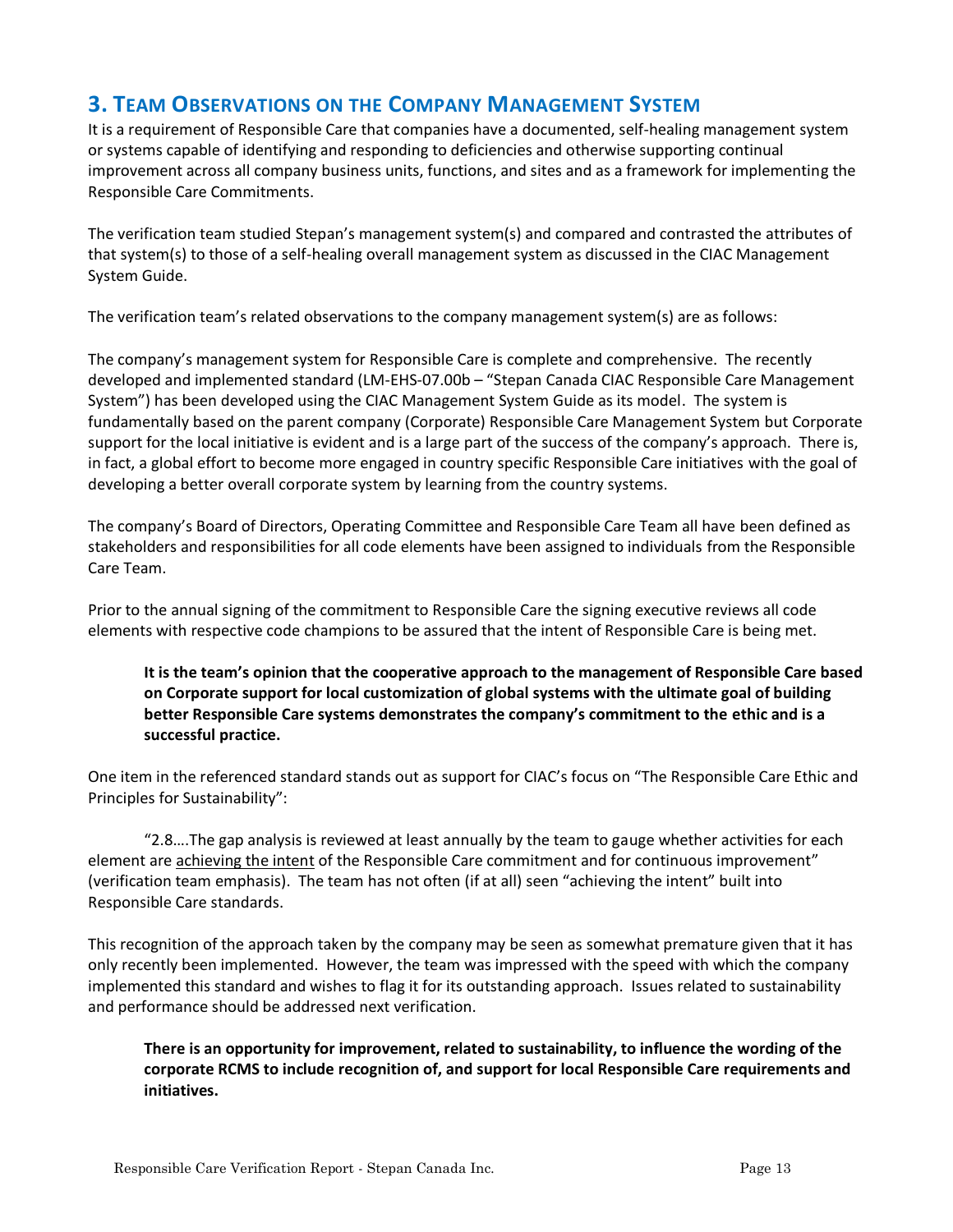#### 3.1 Observations on the PLAN Step

During the PLAN Step of the management system, the company decides what the goals of the company are and how they will be met. In determining those goals, it is expected the company will look inward, across its operations, but will also look outward, considering the expectations of: stakeholders; regulatory requirements; relevant CIAC Responsible Care Commitments and supporting tools; and other industry benchmarks. In considering the PLAN Step of Stepan's management system, the verification team observed the following: The company has listed 35 individual inputs (under such topics as Responsible Care Commitments, Stakeholders, Business Imperatives, Laws and Regulations and Benchmarks) that are used by 18 identified planning activities (such as 'Annual EH&S Performance Reviews', 'Benchmarking against sister plants', 'Findings from audits Management reviews, Responsible Care gap analysis, risk assessments, hazops', Etc.). The inputs are comprehensive and include those inputs expected in meeting their commitment to Responsible Care (such as 'Audits', 'Employee Networks','RC Peer Companies', 'Internal Management System Audits',Etc.) . The extensive list of planning activities makes clear the connection between these activities and meeting the commitment.

The company has a cascading goal setting process involving Key Performance Indicators (KPI) and Balanced Scorecard (BSC) objectives. KPIs are more individually focused and reviewed monthly while BSC performance is reported quarterly company-wide.

Throughout this report the team has mentioned that observations about 'achieving the intent of Responsible Care' (2.8 of the standard) would be presented in this section. Our purpose is to collect items that demonstrate how an external party might view code elements from this perspective. This list is not meant to be comprehensive and the ideas presented in it can be applied to any relevant code. Typically these codes relate to those circumstances where service is provided outside of local control but the onus remains with the company to ensure that the service provider is applying sound Responsible Care practice.

The examples observed by the team include:

- OP6 has been evaluated as N/A in the gap assessment; however the company could ensure that any R&D that is applied to the plant is done so only in conformance to Responsible Care principles. When R&D is not typically performed at a plant site this is more about being prepared should the opportunity present itself.
- In OP58 the Company could ensure that the intent of this code is being met by Corporate targets, goals and emphasis. It is not enough to accept that Corporate programs meet the intent and a local interpretation may uncover deficiencies leading to local programs or to initiatives to influence Corporate programs.
- The team observed that at some point in time empty drums from customers were returned to the plant for recycling but that the practice had stopped. A never-ending pursuit of recycling opportunities would suggest that situations of this type are constantly re-evaluated. (OP61)
- With ST88 the company could ensure the Phase Gate process deals completely and early with this code and if necessary influence the development of any needed modifications.
- The company could investigate ways to ensure that off-shore suppliers meet the intent of Responsible Care (ST115).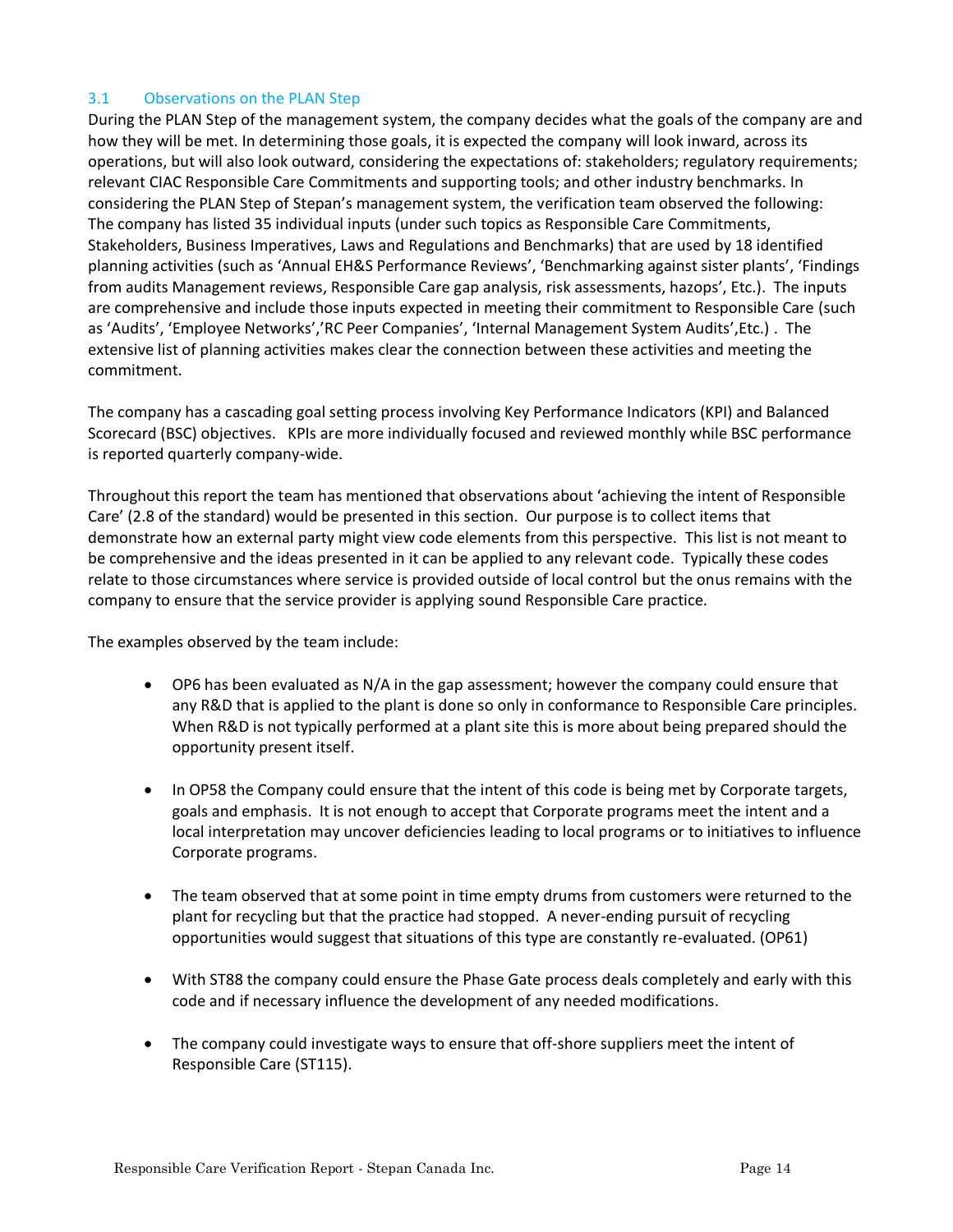- Even though the services named in ST116 are not used (with the exception of outside labs) the company could be proactive in ensuring Responsible Care expectations are properly documented and capable of being fulfilled should these service providers ever be used.
- The company could be better prepared by being proactive in, for instance, identifying NGOs where a focus on local issues has the potential for negative outcomes should the situation grow unexpectedly (AC147).

<span id="page-14-0"></span>These observations lead to the following opportunity:

**There is an opportunity for improvement in the level of confidence the signing executive has that the intent of Responsible Care is being met. This can be achieved in part by ensuring the 'achieving the intent' input into the Plan process (coming from the Check and Act processes) is sufficiently critical of code interpretation and implementation.**

#### 3.2 Observations on the DO Step

During the Do Step in the management system, the company converts the decisions of the PLAN Step into action and ensures awareness and understanding by all involved. It is expected that the company will implement an organizational structure, assign responsibilities to appropriate personnel, supply sufficient training and resources to execute planned actions and develop and document standards, procedures and programs, as applicable.

In considering the DO Step of Stepan's management system, the verification team observed the following: The company has exceeded expectations for this portion of the management system. Standards and procedures are well documented and available electronically throughout the plant. Most Process and Instrument Drawings (P&ID) are up to date. Activities listed in the standard are comprehensive. One area that is representative of this observation is in the organizational structure for the management of Responsible Care. The Responsible Care Management Team is comprised of individuals having a direct responsibility for various code elements. Each code element has been individually assigned a champion (or champions) from this team and the unusual aspect is that the Corporate Director of Regulatory Affairs has been included, not only on the management team, but also as a code champion. This has created a direct two way CIAC Responsible Care link between Stepan and their corporate parent.

#### 3.3 Observations on the CHECK Step

During the CHECK Step in the management system, actions carried out in the DO Step are assessed to determine if they are actually being carried out according to plan, and whether they are achieving the desired outcomes and delivering continual improvement. Here, the overall management system and components will be reviewed along with employee competences for assigned responsibilities, internal and external audits will be undertaken, incidents will be assessed to identify root causes, and performance measurement will be conducted and reviewed.

In considering the Check Step of Stepan's management system, the verification team observed the following: The company has a mix of checking activities ranging from ISO 9000 external and internal audits to weekly 'Fireside chats' and checks of the Community Advisory Panel and of the Cottagers Association. All expected Responsible Care checking activities are present and this area fully meets implementation expectations.

#### 3.4 Observations on the ACT Step

During the ACT Step in the management system, the company translates the results of the CHECK Step into corrective actions for improvement. This includes revisiting the PLAN Step to decide whether changes are needed to the company's stated goals or action plans, policies and procedures for achieving those goals.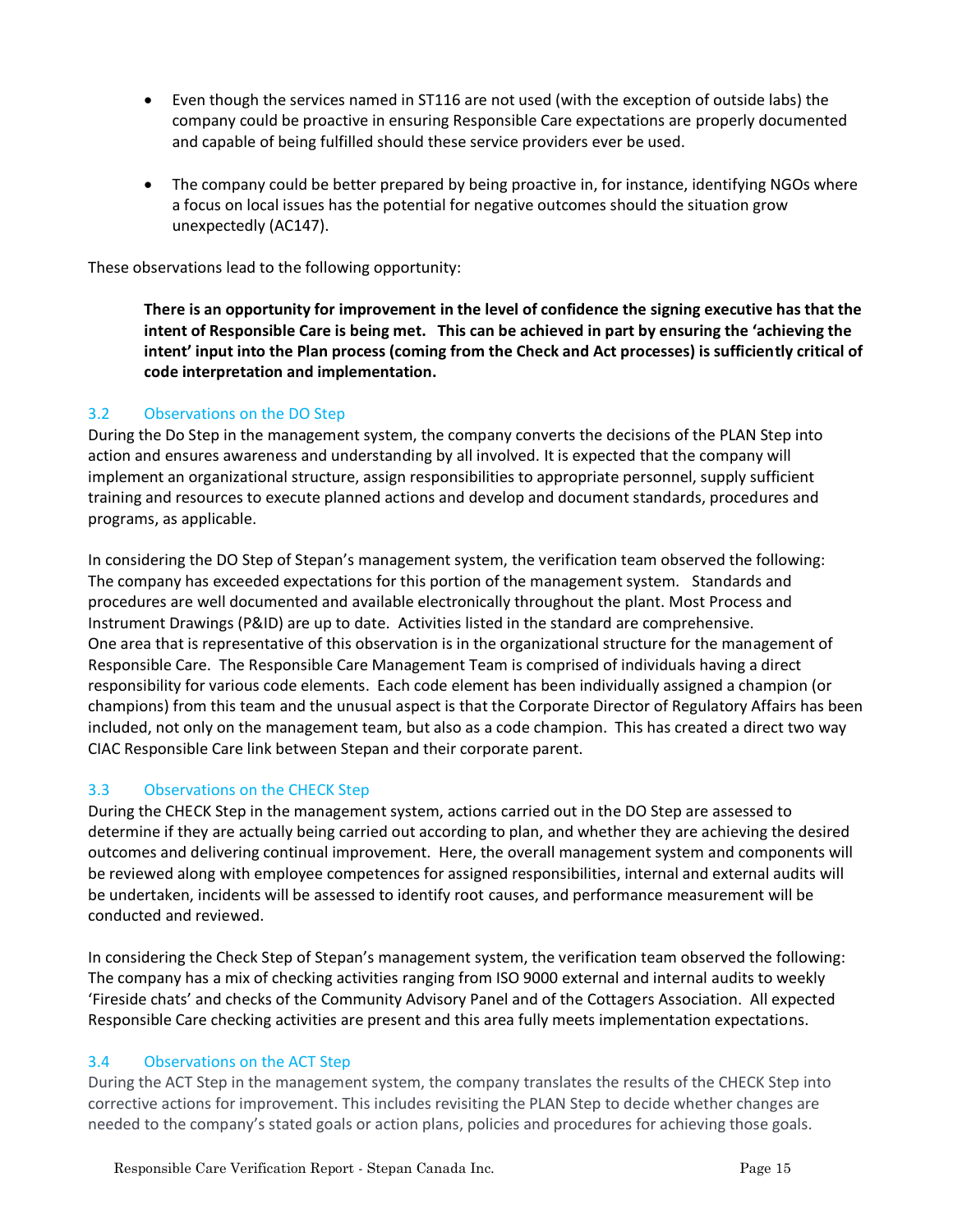Considerations when examining the Act Step include whether and how: audit and review findings are responded to; performance is communicated internally and externally; employee and contractor performance is rewarded and corrected, etc.

In considering the Act Step of Stepan's management system, the verification team observed the following: The company performs a range of activities on a routine and regular basis satisfying this part of their management system. The activities are comprehensive and tie the check step with the plan step. Of note is the speed with which the company has implemented its new Responsible Care management system and the support given by Corporate. The team agrees that the act part of the company's management system meets all implementation expectations for Responsible Care.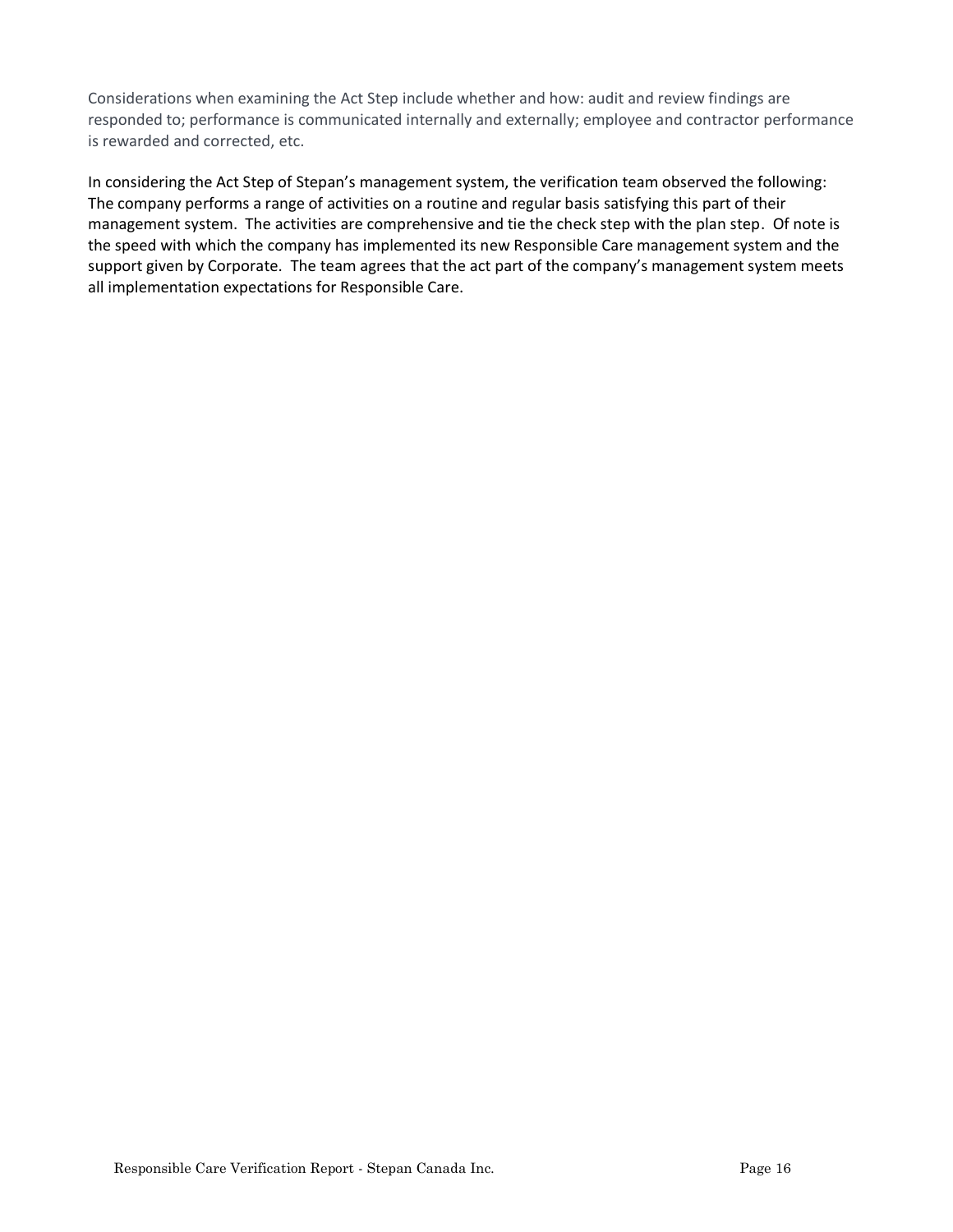# **4. TEAM OBSERVATIONS ON THE RESPONSIBLE CARE ETHIC AND PRINCIPLES FOR SUSTAINABILITY**

Each CIAC member company is formally committed to the ethic of "*Doing the right thing, and being seen to do the right thing*." This ethic, along with the principles for sustainability are expected to guide the company's decision making and practices. In conducting the verification, the team is looking to understand how well the ethic is understood and adopted within the company, and the degree to which the principles inform the manner in which the company does its business.

The verification team carefully observed Stepan's decision making processes and actions and compared and contrasted the attributes of those with the attributes of a company guided by the Responsible Care Ethic and Principles For Sustainability as discussed in the Responsible Care Commitments (Appendix E).

It is the team's opinion that the company aligns very well with all eight Principles for Sustainability and the team encourages Stepan to continue making progress in all areas.

- work for the improvement of people's lives and the environment, while striving to do no harm;
	- $\checkmark$  the company's products are consumer oriented and the company is striving to go down a 'green' path with its 'Biorenewable Carbon Index' initiative as an example.
- be accountable and responsive to the public, especially our local communities, who have the right to understand the risks and benefits of what we do;
	- $\checkmark$  the company has an active CAP, regularly connects with the Cottagers Association and has very close ties with local emergency responders.
- take preventative action to protect health and the environment;
	- $\checkmark$  very high on their priority list due to the nature of the hazardous raw materials used by the operation.
- innovate for safer products and processes that conserve resources and provide enhanced value;
	- $\checkmark$  Corporate R&D green focus about 70% of all new initiatives.
- engage with our business partners to ensure the stewardship and security of our products, services and raw materials throughout their life-cycles;
	- $\checkmark$  challenging for a small subsidiary but are working on customer assessments, using the CIAC blue book with customers, partnering with suppliers on Ethylene Oxide workshops, etc.
- <span id="page-16-0"></span>• understand and meet expectations for social responsibility;
	- $\checkmark$  The company has corporate guidelines and standards (Giving Back to the Community, CAER procedure) that help guide the site. However, social responsibility has many local ramifications and the company would benefit by developing a local definition embracing Corporate and Responsible Care direction in a site philosophy.
	- ✓

#### **There is an opportunity for improvement for the company to articulate what social responsibility means to them and develop an appropriate strategy and goals.**

However, one excellent example of exercising social responsibility and enhancing community relations is the sharing of the company's Management of Change process with the local First Nations community. The company responded on the recognition that the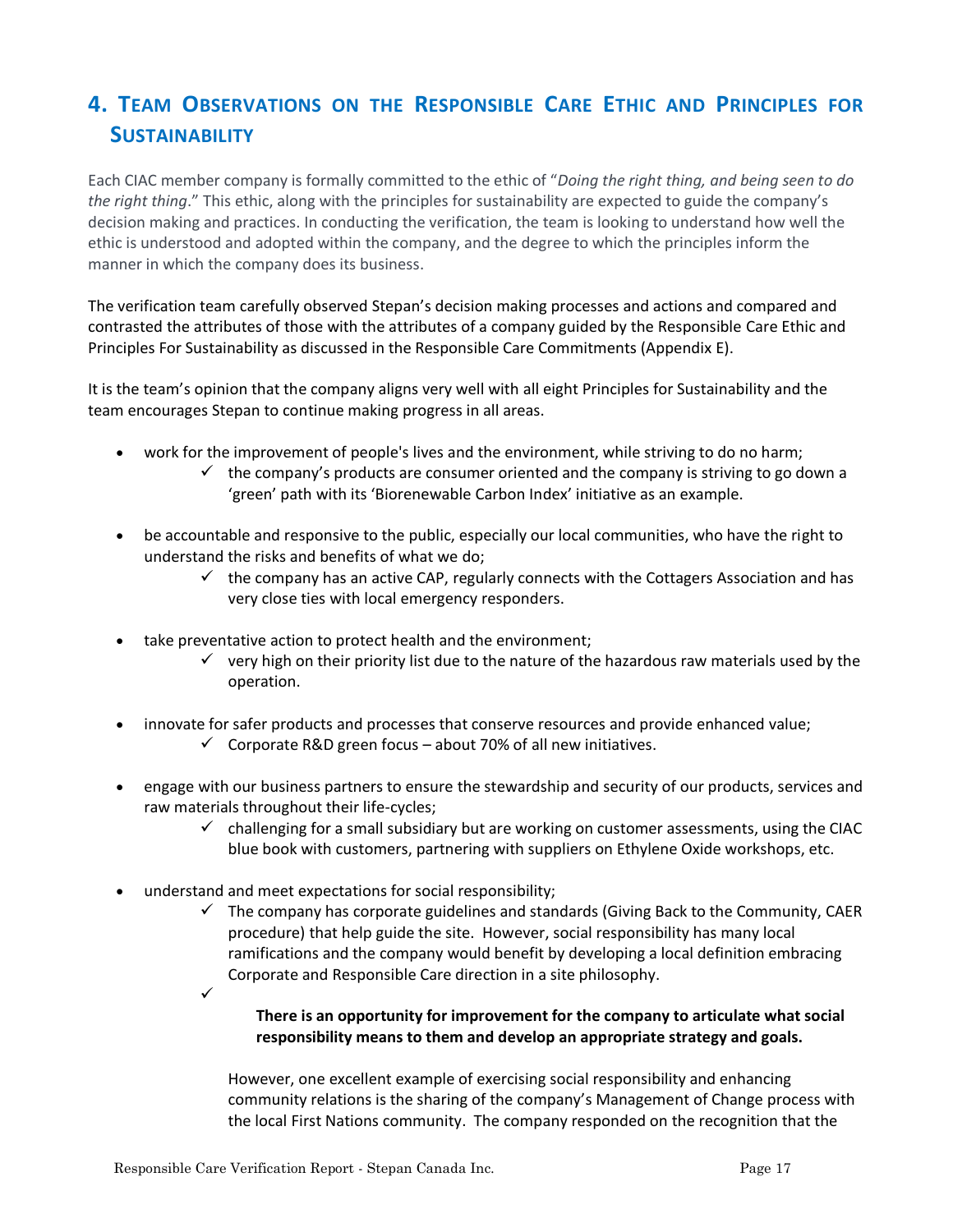casino represented a large, complex entity that would substantially benefit from a formalized change management process and volunteered theirs.

- work with all stakeholders for public policy and standards that enhance sustainability, act to advance legal requirements and meet or exceed their letter and spirit;
	- $\checkmark$  are actively involved with CIAC activities and have worked with local politicians on an air traffic issue. An example of exceeding the spirit of the law in process safety management is by applying the Canadian PSM HISAT requirements to their OSHA PSM (US Based) program (which is required by corporate).
- promote awareness of Responsible Care, and inspire others to commit to these principles.
	- $\checkmark$  plant manager is committed to make use of the stage as presented and has taken the opportunity to promote the CIAC vision of Responsible Care from the local Chamber of Commerce all the way to a Stepan California plant.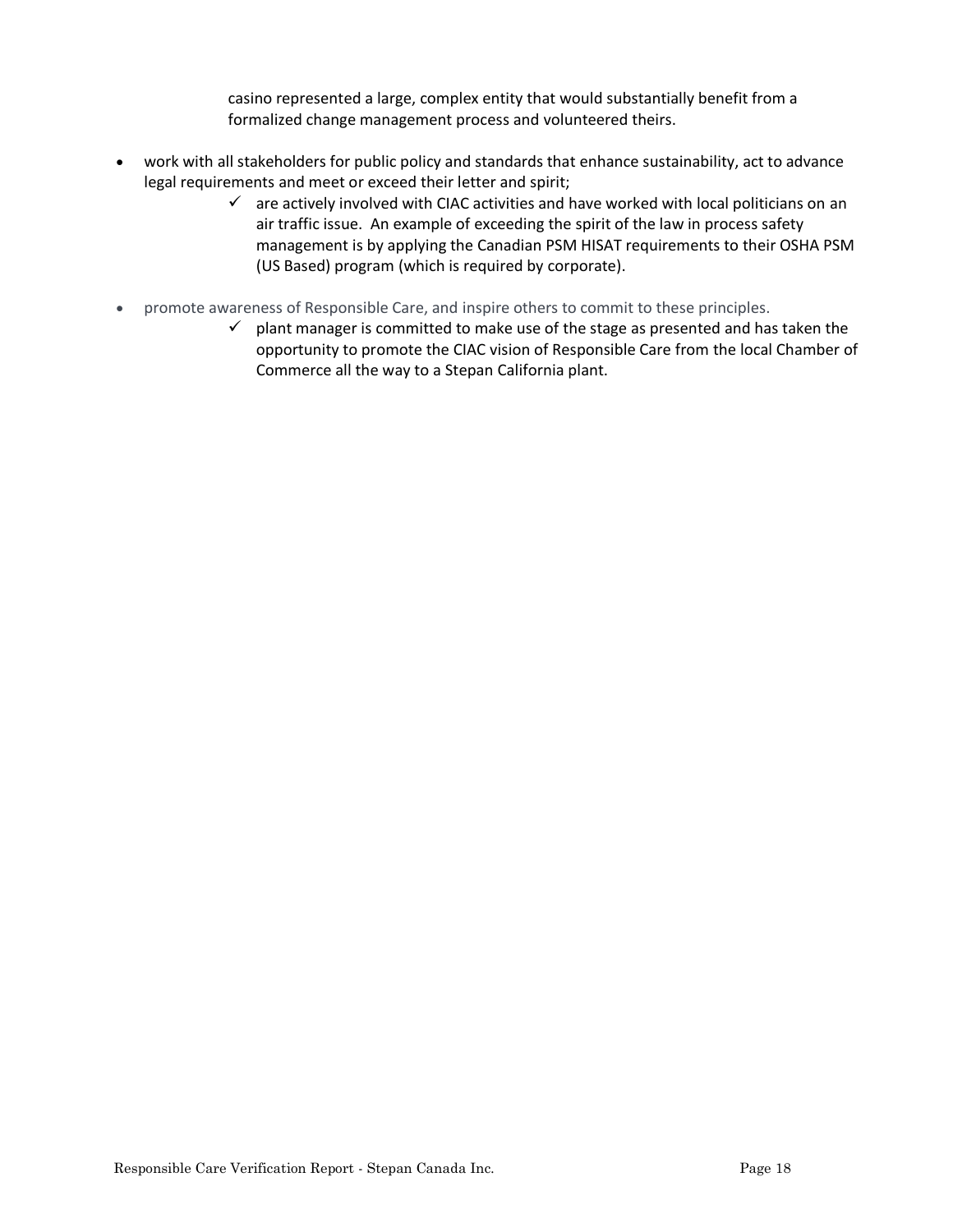## **5.VERIFICATION TEAM CONCLUSION**

Stepan exemplifies a 'can-do' attitude towards the implementation and long term management of Responsible Care. They have chosen to use the Codes of Practice as the basis of their technical implementation (resting on a foundation of Corporate standards and guidelines) and have successfully integrated their Canadian commitments with their parent company's overall Responsible Care initiative. The resulting management system conforms to both their commitment to the CIAC and to Corporate requirements. The support demonstrated by Corporate for local customization is unparalleled and is a large part of the overall success viewed by the team.

Also viewed was a truly outstanding dedication to assessment and implementation, which, when accompanied by a Corporate desire to improve overall Responsible Care structure and performance sets Stepan apart.

As a result of the examination conducted, and in consideration of the observations communicated within this report, the verification team is of the opinion that the Responsible Care Ethic and Principles for Sustainability are guiding company decisions and actions, and that a self-healing management system is in place to drive continual improvement. The verification is complete and no further involvement is required by the verification team**.**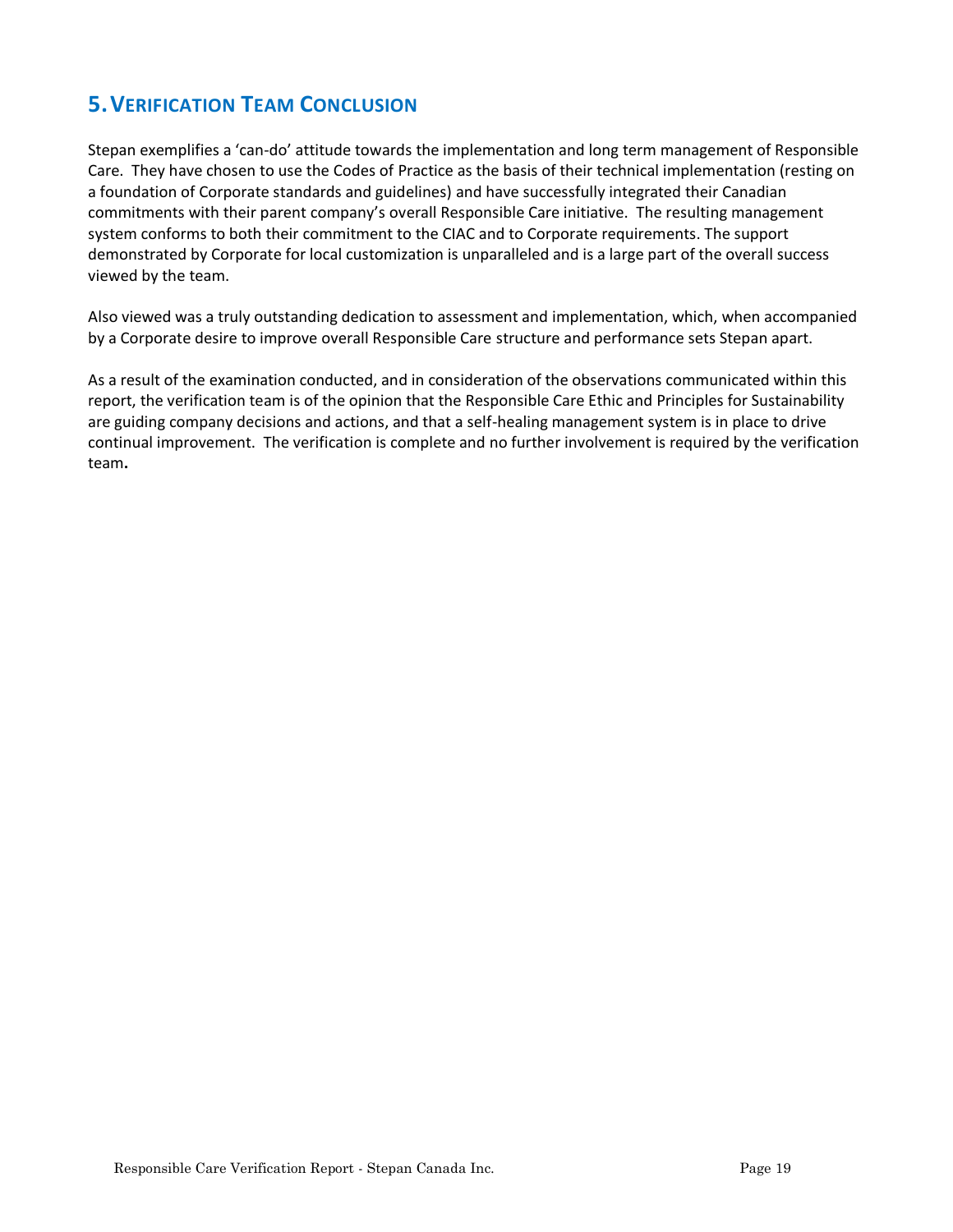# ATTACHMENT 1

## **COMPANY RESPONSE TO VERIFICATION TEAM REPORT**

On behalf of Stepan Canada Inc I have reviewed this verification report. The observations and conclusions contained in the report have been discussed with the verification team and Community Advisory Panel.

Stepan Canada Inc found the verification process to be a valuable learning experience and benefited from the knowledge and experience of the verifiers. The process was well organized and we appreciate all of insights from the verification team. Stepan Canada has reviewed all of the observations and has started making improvements in all of these areas. We look forward to demonstrating continued progress and evolving in our implementation of the Responsible Care ethic and principles.

Stepan Canada Inc will communicate the results of the verification exercise with its CIAC peers at their next meeting, and will discuss the verification results with our stakeholders, including those representing communities near our operating sites.

Plans will be developed and implemented to respond to the Improvement Opportunities identified by verification team and will assist the CIAC in communicating and sharing the identified Successful Practices to other CIAC members. Our progress in implementing those plans will be discussed when preparing our Annual Statement of Re-Commitment to Responsible Care, and communicated to the verification team at the time of our next verification.

Martina Hudoba Plant Manager Stepan Canada Inc. May 14, 2012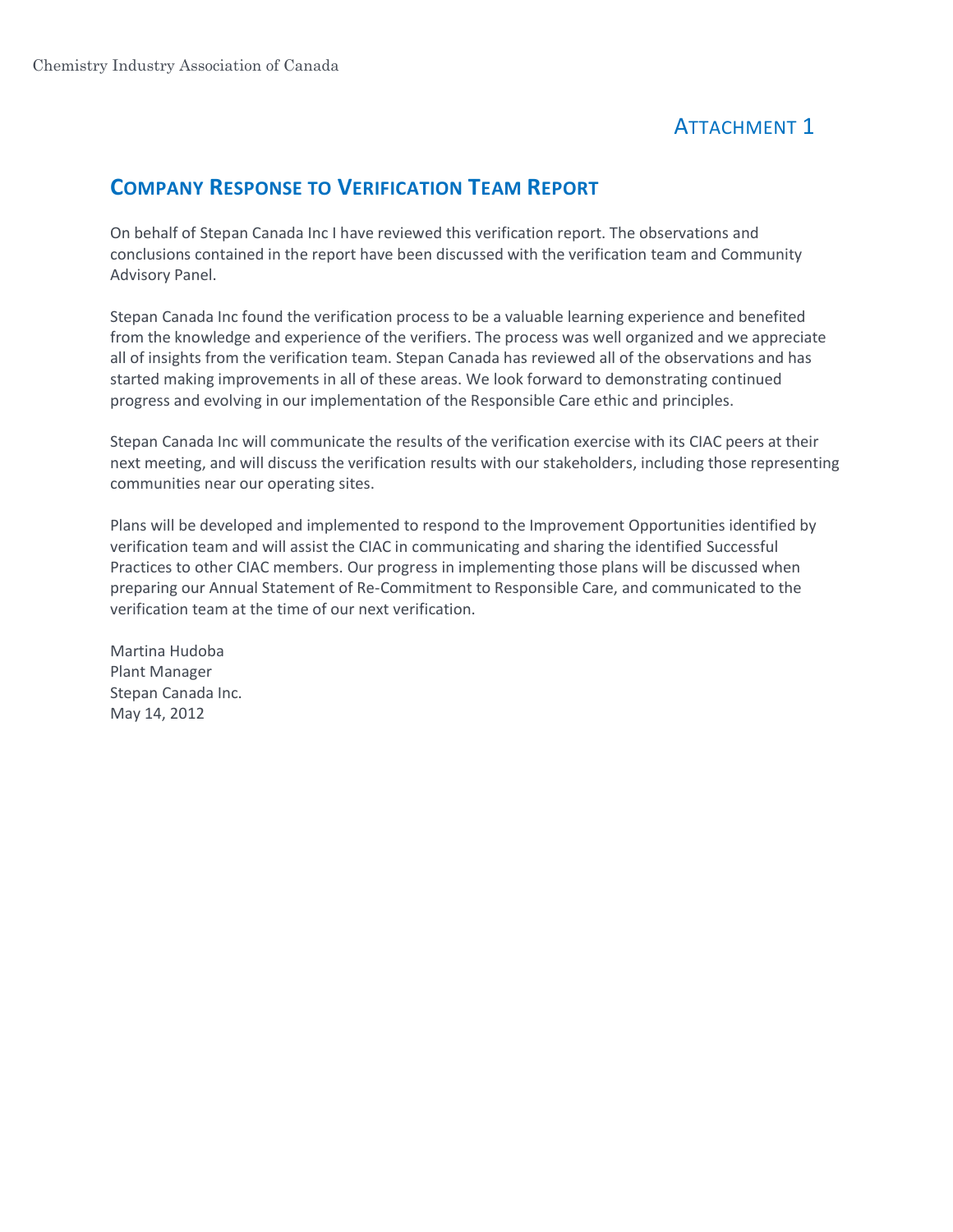# ATTACHMENT 2

## **INTERVIEW LISTS**

| A: | <b>Company Personnel Contacted During Verification Process</b> |  |  |
|----|----------------------------------------------------------------|--|--|
|----|----------------------------------------------------------------|--|--|

| <b>Name</b>           | <b>Position</b>                 | Location              |
|-----------------------|---------------------------------|-----------------------|
| Martina Hudoba        | <b>Plant Manager</b>            | <b>Longford Mills</b> |
| Pat Hartman           | Director, Regulatory Affairs    | Northfield, Illinois  |
| Craig Raben           | Corporate Environmental Leader  | Northfield, Illinois  |
| David Kelly           | QA Manager                      | <b>Longford Mills</b> |
| Andrea Lagace         | Process Engineer                | <b>Longford Mills</b> |
| <b>Suzie Moss</b>     | Sales Representative            | <b>Burlington</b>     |
| <b>Chris Heavener</b> | Purchasing/Scheduler            | <b>Longford Mills</b> |
| <b>Bill Brazeau</b>   | <b>EH&amp;S Manager</b>         | Longford Mills        |
| Kevin Raymond         | <b>Supply Chain Coordinator</b> | <b>Longford Mills</b> |
| Laura Cicinelli       | OE Process Engineer             | <b>Longford Mills</b> |
| Arnold Rientsma       | Kettle Operator                 | Longford Mills        |
| John Arbour           | <b>Assistant Operator</b>       | <b>Longford Mills</b> |
| Dennis Duchemin       | <b>Bulk Unloader</b>            | <b>Longford Mills</b> |

B: External Stakeholders Contacted During Verification Process

| Arnold Ingersoll   | CAP-member Rama First Nation                     | Rama/Ramara |
|--------------------|--------------------------------------------------|-------------|
| <b>Rick Donato</b> | CAP - Health & Safety Manager, RAMA First Nation | Rama/Ramara |
| John O'Donnell     | CAP - Councillor Ramara Twp                      | Rama/Ramara |
| Mike French        | CAP - Fire Chief RAMA First Nation               | Rama/Ramara |
| Jeremy Parkin      | Deputy Fire Chief, RAMA First Nation             | Rama/Ramara |